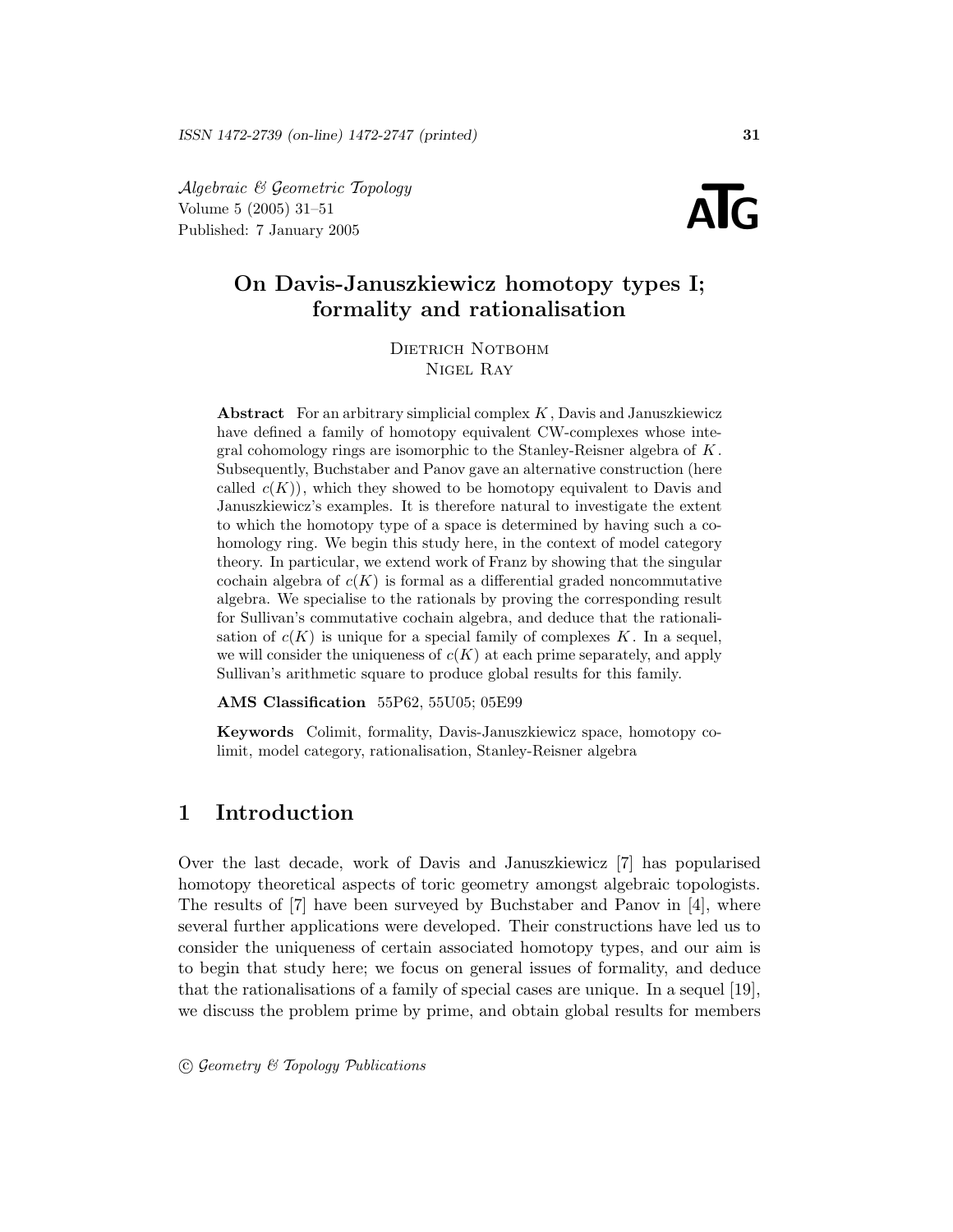of the family by appeal to Sullivan's arithmetic square. The general problem of uniqueness appears to be of considerable difficulty.

We work over an arbitrary commutative ring  $R$  with identity, and consider a universal set V of vertices  $v_1, \ldots, v_m$ , ordered by their subscripts. The vertices masquerade as algebraically independent variables, which generate a graded polynomial algebra  $S_R(V)$  over R. The grading is defined by assigning each of the generators a common dimension, which we usually take to be 2. A function  $M: V \to \mathbb{N}$  is known as a *multiset* on V, with cardinality  $|M| := \sum_j M(v_j);$ it may be represented by the monomial  $v_M := \prod_V v^{M(v)}$ , or by the *n*-tuple of constituent vertices  $(v_{j_1},...,v_{j_n})$ , where  $j_1 \leq \cdots \leq j_n$  and  $n = |M|$ . So  $S_R(V)$ is generated additively by the  $v_M$ , and  $v_M$  is squarefree precisely when M is a genuine subset.

A simplicial complex K on V consists of a finite set of faces  $\sigma \subseteq V$ , closed with respect to the formation of subsets  $\rho \subseteq \sigma$ . Alternatively, we may interpret K as the set of squarefree monomials  $v_{\sigma}$ : $= \prod_{\sigma} v$ , which is closed under factorisation. Every simplicial complex generates a simplicial set  $K_{\bullet}$ ; for each  $n \geq 0$ , the nsimplices  $K_n$  contain all M of cardinality  $n+1$  whose support is a face of K. The face and degeneracy operators delete and repeat the appropriate vertices respectively.

The Stanley-Reisner algebra  $R[K]$ , otherwise known as the face ring of K, is an important combinatorial invariant. It is defined as the quotient

$$
S_R(V)/(v_U: U \notin K),\tag{1.1}
$$

and is therefore generated additively by the simplices of  $K_{\bullet}$ . The algebraic properties of  $R[K]$  encode a host of combinatorial features of K, and are discussed in detail by Bruns and Herzog  $[3]$  and Stanley  $[23]$ , for example. If K is the simplex on V, then  $R[K]$  is the polynomial algebra  $S_R(V)$ .

For each K, Davis and Januszkiewicz defined the notion of a toric space over the cone on the barycentric subdivision of  $K$ , and showed that the cohomology of such a space is related to  $R[K]$ . The relationship follows from their application of the Borel construction, which creates a family of spaces whose cohomology ring (with coefficients in  $R$ ) is isomorphic to the Stanley-Reisner algebra. All members of the family are homotopy equivalent to a certain universal example, and we refer to any space which shares their common homotopy type as a Davis-Januszkiewicz space. The isomorphisms equip  $R[K]$  with a natural grading, which agrees with that induced from  $S_R(V)$ . Subsequently, Buchstaber and Panov [4] defined a CW-complex whose cohomology ring is also isomorphic to  $R[K]$ . They confirmed that their complex is a Davis-Januszkiewicz space by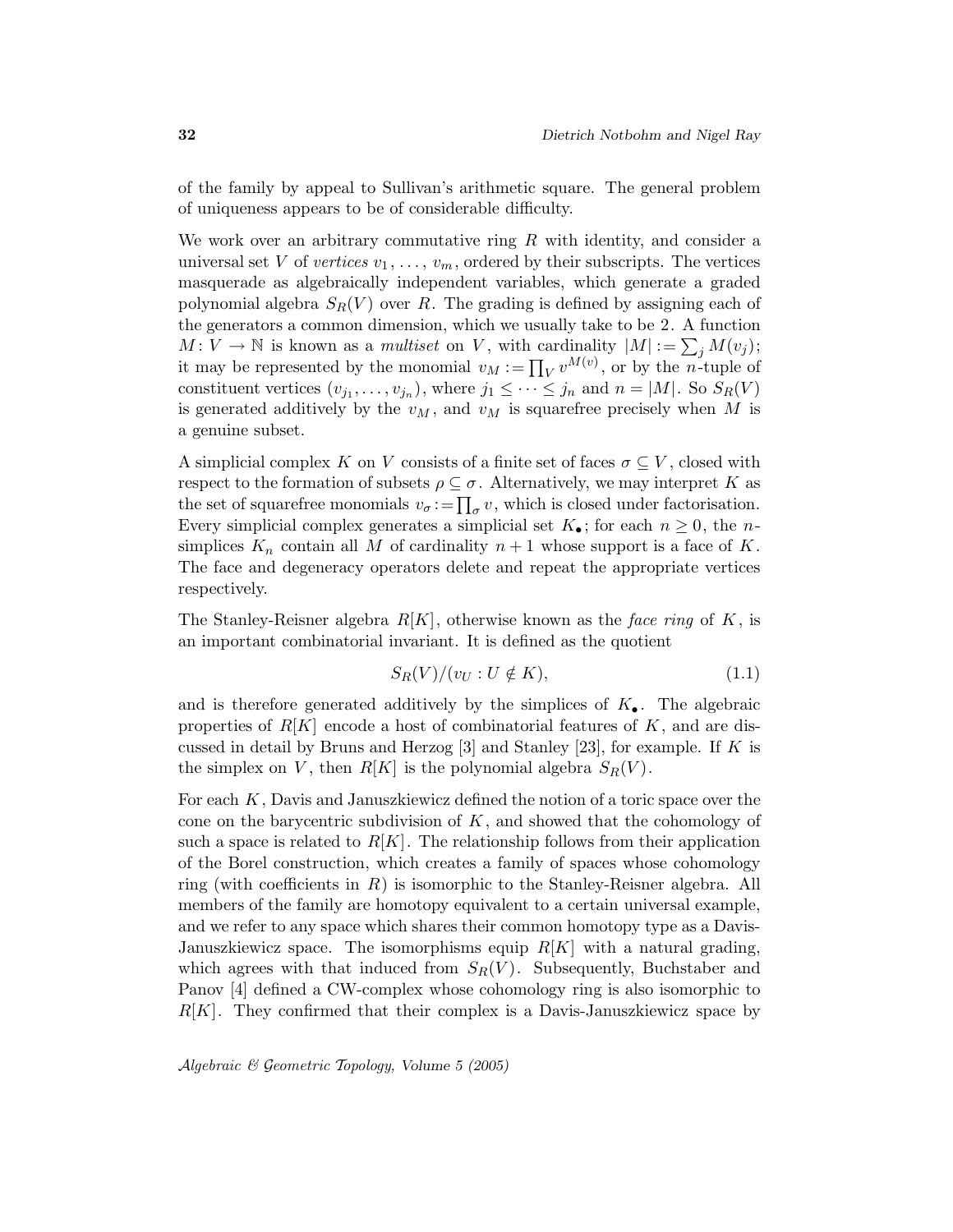giving an explicit homotopy equivalence with the universal example. In [21], their space is described as the pointed colimit colim<sup>+</sup>  $B<sup>K</sup>$  of a certain CAT(K)diagram  $B<sup>K</sup>$ , which assigns the cartesian product  $B<sup>\sigma</sup>$  to each face  $\sigma$  of K. Here B denotes the classifying space of the circle, or  $CP^{\infty}$ , and  $CAT(K)$  is the category of faces and inclusions.

We say that a space  $X$  realises the Stanley-Reisner algebra of  $K$  whenever there is an algebra isomorphism  $H^*(X;R) \cong R[K]$ . We denote the rationalisation of X by  $X_0$ , and write  $\text{Aut}_{ho}(X) < \text{End}_{ho}(X)$  for the homotopy classes of self-equivalences of  $X$ , considered as a subgroup of the homotopy classes of self-maps with respect to composition.

The contents of each section are as follows.

In Section 2 we describe our notation and prerequisites, including those aspects of model category theory which provide a useful context for exponential diagrams and their cohomology. We also explain why it is equally acceptable to work with the unpointed colimit  $c(K) := \text{colim } B^K$ . We introduce the Stanley-Reisner algebra in Section 3, and show that the Bousfield-Kan spectral sequence for  $H^*(c(K); R)$  collapses by analysing higher limits of certain  $CAT(K)$ -diagrams. In Section 4 we apply similar techniques to prove the formality of the singular cochain algebra  $C^*(c(K); R)$ . Finally, we specialise to the case  $R = \mathbb{Q}$  in Section 5, where we confirm that Sullivan's commutative cochain algebra  $A_{PL}(c(K))$  is formal in the commutative sense. We deduce that  $\mathbb{Q}[K]$ determines the rationalisation  $c(K)_0$  whenever it is a complete intersection, and discuss the corresponding automorphism group  $\text{Aut}_{ho}(c(K_0)).$ 

The authors are especially grateful to the organisers of the International Conference on Algebraic Topology, which was held on the Island of Skye in June 2001. The Conference provided the opportunity for valuable discussion with several colleagues, amongst whom Octavian Cornea, Kathryn Hess, and Taras Panov deserve special mention. Without that remarkable and stimulating environment, our work would not have begun. We are more recently indebted to John Greenlees, who brought to our attention a fundamental misconception in a previous version of this article, and to the referee, for further improvements. We also thank the London Mathematical Society, whose support of the Transpennine Topology Triangle has enabled our collaboration to continue and develop.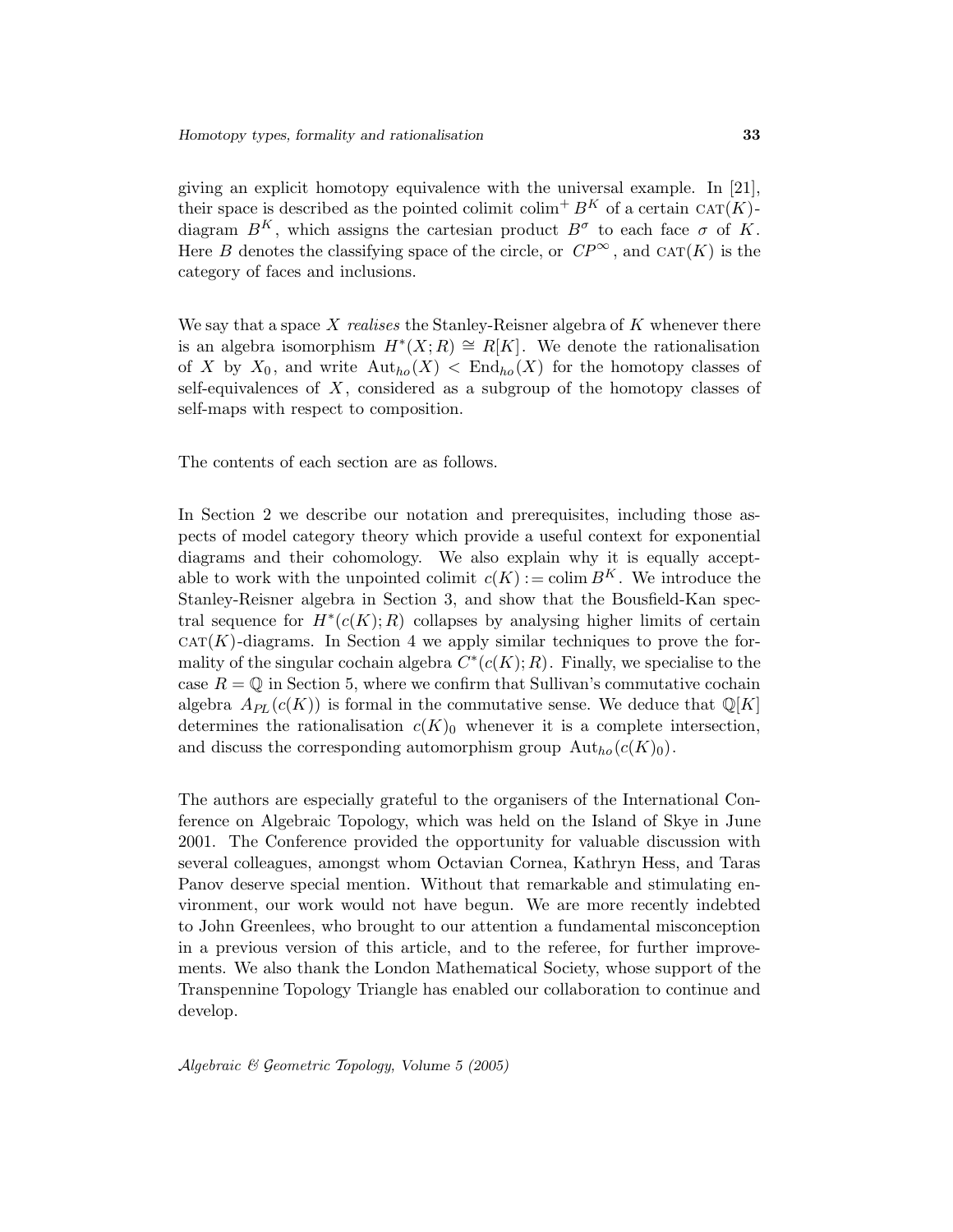# 2 Background

We begin by establishing our notation and prerequisites, recalling various aspects of Davis-Januszkiewicz spaces. We refine results of [21] in the context of model category theory, referring readers to [9] and [15] for background details. Following  $[25]$ , we adopt the model category TOP of k-spaces and continuous functions as our topological workplace. Weak equivalences induce isomorphisms in homotopy, fibrations are Serre fibrations, and cofibrations have the left lifting property with respect to acyclic fibrations. Every function space  $Y^X$  is endowed with the corresponding k-topology. Many of the spaces we consider have a distinguished basepoint  $\ast$ , and we write  $TOP_+$  for the model category of pairs  $(X, *)$  and basepoint preserving maps. We usually insist that the inclusion  $* \to X$  be a cofibration, in which case X is well-pointed; this is automatic when X is a CW-complex and  $*$  its 0–skeleton.

Given a small category A, we refer to a covariant functor  $D: A \rightarrow R$  as an A-diagram in R. Such diagrams are themselves the objects of a category  $[A,R]$ , whose morphisms are natural transformations of functors. We may interpret any object  $X$  of R as a constant diagram, which maps every object of A to  $X$ and every morphism to the identity.

**Example 2.1** (1) For each integer  $n \geq 0$ , the category  $ORD(n)$  has objects 0, 1, ..., n, equipped with a single morphism  $k \to m$  when  $k \leq m$ . An  $ORD(n)$ -diagram

$$
X_0 \xrightarrow{f_1} X_1 \xrightarrow{f_2} \cdots \xrightarrow{f_n} X_n \tag{2.2}
$$

consists of  $n$  composable morphisms in R.

(2) The category  $\Delta$  has objects  $(n) := \{0, 1, ..., n\}$  for  $n \geq 0$ , and morphisms the nondecreasing functions; then  $\Delta^{op}$ - and  $\Delta$ -diagrams are simplicial and cosimplicial objects of R respectively. In particular,  $\Delta: \Delta \rightarrow \text{TOP}$  is the cosimplicial space which assigns the standard n-simplex  $\Delta(n)$  to each object  $(n).$ 

Given objects  $X_0$  and  $X_1$  of R, we write the set of morphisms  $X_0 \to X_1$  as  $R(X_0, X_1)$ ; when R is small, the diagrams (2.2) also form a set for every  $n > 1$ . For any R it is often convenient to abbreviate  $[\Delta^{op}, R]$  to SR, and write a generic simplicial object as  $D_{\bullet}$ . In particular, SSET denotes the category of simplicial sets  $Y_{\bullet}$ .

From this point on we work with an abstract simplicial complex  $K$ , whose faces  $\sigma$  are subsets of the vertices V. We assume that the empty face belongs to K,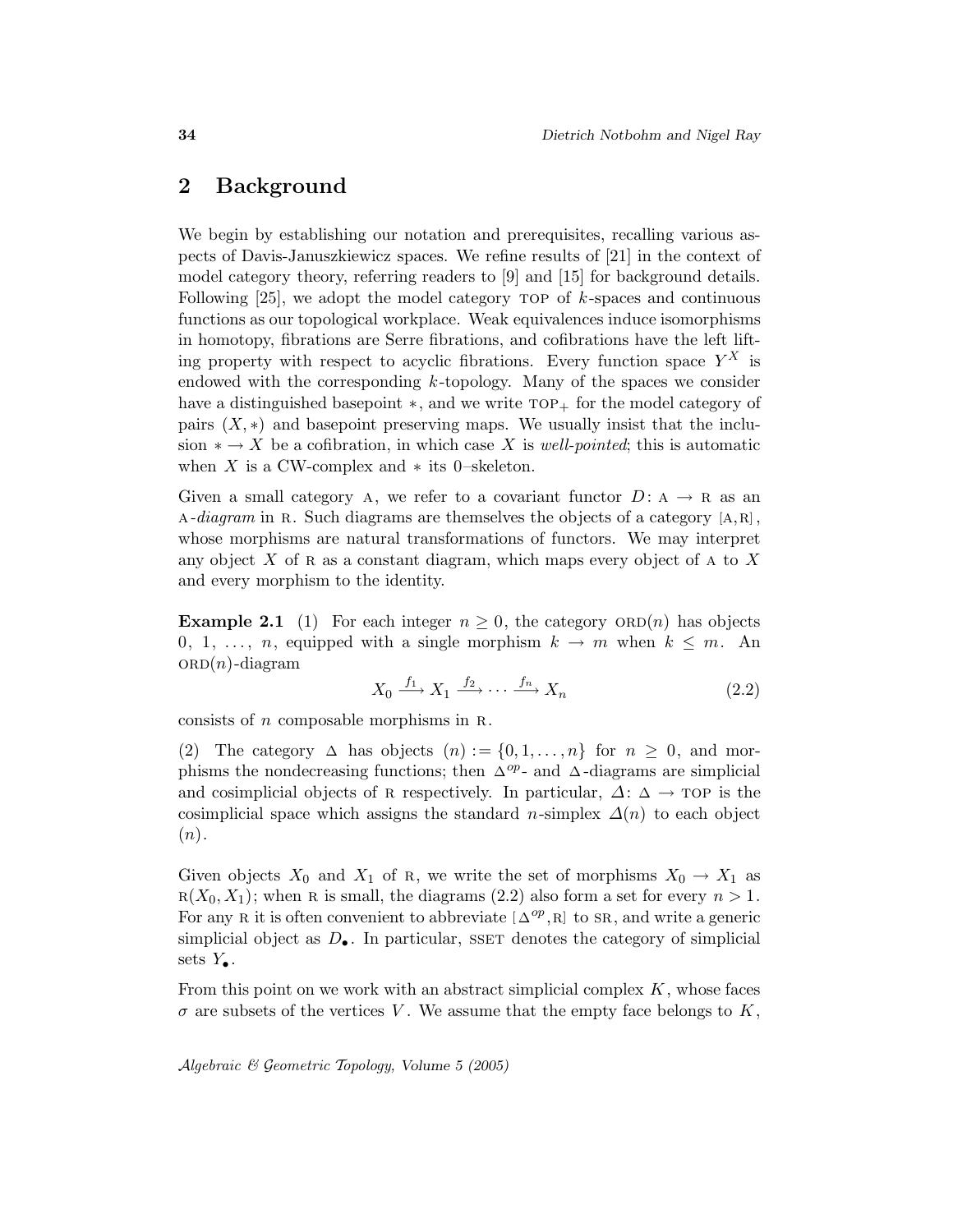and write  $K^{\times}$  when it is expressly omitted. The integer  $|\sigma|-1$  is known as the dimension of  $\sigma$ , and written dim  $\sigma$ ; its maximum value dim K is the dimension of K. When K contains every subset of V, we may call it the simplex  $\Delta(V)$  on V. Each face of K therefore determines a subsimplex  $\Delta(\sigma)$ , whose boundary  $\partial(\sigma)$  is the complex obtained by deleting the subset  $\sigma$ . We also require the *link*  $\ell_K(\sigma)$ , whose faces consist of those  $\tau \setminus \sigma$  for which  $\sigma \subseteq \tau$  in K.

**Definition 2.3** For any simplicial complex K, the small category  $CAT(K)$ has objects the faces of K and morphisms the inclusions  $i_{\sigma,\tau}$ :  $\sigma \subseteq \tau$ . The empty face  $\varnothing$  is an initial object, and the *maximal faces*  $\mu$  admit only identity morphisms. The opposite category  $CAT^{op}(K)$  has morphisms  $p_{\tau,\sigma}:=i^{op}_{\sigma,\tau}:\tau\supseteq\sigma$ , and  $\varnothing$  is final.

The nondegerate simplices of the nerve  $N_{\bullet}$ CAT $(K)$  form the cone on the barycentric subdivision  $K'$ , and those of  $N_{\bullet}$ CAT $(K^{\times})$  correspond to the subcomplex K'. So the classifying space  $B\text{CAT}(K)$ , formed by realising the nerve, is a contractible CW-complex, and  $BCAT(K^{\times})$  is a subcomplex homeomorphic to K. We shall study CAT(K)- and CAT<sup>op</sup>(K)-diagrams D in various algebraic and topological categories  $R$ . Usually,  $R$  is *pointed* by an object  $*$ , which is both initial and final; unless stated otherwise, we then assume that  $D(\emptyset) = *$ .

For each face  $\sigma$ , the *overcategories*  $\text{CAT}(K) \downarrow \sigma$  and  $\text{CAT}(K) \downarrow \sigma$  are given by restricting attention to those objects  $\rho$  for which  $\rho \subseteq \sigma$  and  $\rho \subset \sigma$  respectively. The *undercategories*  $\sigma \downarrow$  CAT(K) and  $\sigma \downarrow$  CAT(K) are defined by the objects  $\sigma \subseteq \tau$  and  $\sigma \subset \tau$ . It follows from the definitions that

$$
CAT(K) \downarrow \sigma = CAT(\Delta(\sigma)), \quad CAT(K) \downarrow \sigma = CAT(\partial(\sigma)),
$$

$$
\sigma \downarrow \text{CAT}(K) = CAT(\ell_K(\sigma)) \quad \text{and} \quad \sigma \downarrow \text{CAT}(K) = CAT(\ell_K(\sigma)^{\times}).
$$

Dimension may be interpreted as a functor dim:  $CAT(K) \rightarrow ORD(m-1)$ , which is a linear extension in the sense of [15]; thus  $\text{CAT}(K)$  is direct and  $\text{CAT}^{op}(K)$ is inverse.

For any model category R, we may therefore follow Hovey and impose an associated model structure on the category of diagrams  $[CAT(K),R]$ . Weak equivalences  $e: C \to D$  are given *objectwise*, in the sense that  $e(\sigma): C(\sigma) \to D(\sigma)$ is a weak equivalence in R for every face  $\sigma$  of K. Fibrations are also given objectwise. To describe the cofibrations, we consider the restrictions of C and D to the overcategories  $CAT(\partial(\sigma))$ , and write  $L_{\sigma}C$  and  $L_{\sigma}D$  for their respective colimits;  $L_{\sigma}$  is the *latching functor* of [15]. Then  $g: C \to D$  is a cofibration whenever the induced maps

$$
C(\sigma) \amalg_{L_{\sigma}C} L_{\sigma} D \longrightarrow D(\sigma) \tag{2.4}
$$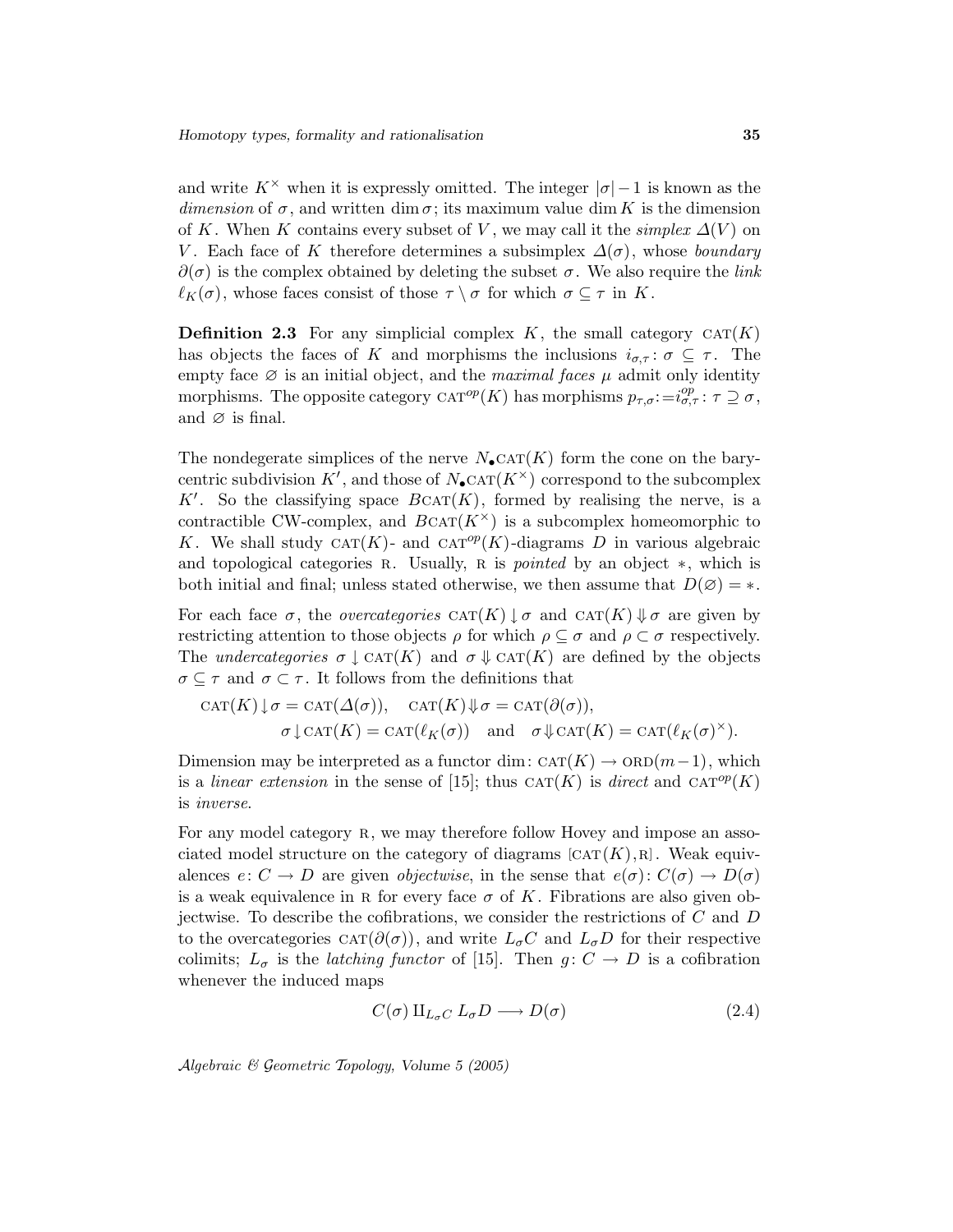are cofibrations in R for every face  $\sigma$ . Alternatively, the methods of Chacholski and Scherer [6] lead to the same model structure on  $[CAT(K),R]$ .

There is a dual model category structure on  $[CAT^{op}(K),R]$ , where weak equivalences and cofibrations are given objectwise. To describe fibrations  $f: C \to D$ , we consider the restrictions of C and D to the undercategories  $CAT^{op}(\partial(\sigma))$ , and write  $M_{\sigma}C$  and  $M_{\sigma}D$  for their respective limits;  $M_{\sigma}$  is the matching functor of  $[15]$ . Then f is a fibration whenever the induced maps

$$
C(\sigma) \longrightarrow D(\sigma) \times_{M_{\sigma}D} M_{\sigma}C \tag{2.5}
$$

are fibrations in R for every face  $\sigma$ .

**Definition 2.6** For any CW-pair  $(X, *)$ , the *exponential pair* of diagrams  $(X^K, X_K)$  consists of functors

$$
X^K
$$
:  $\text{CAT}(K) \longrightarrow \text{TOP}_+$  and  $X_K$ :  $\text{CAT}^{op}(K) \longrightarrow \text{TOP}_+$ ,

which assign the cartesian product  $X^{\sigma}$  to each face  $\sigma$  of K. The value of  $X^{K}$ on  $i_{\sigma,\tau}$  is the cofibration  $X^{\sigma} \to X^{\tau}$ , where the superfluous coordinates are set to  $*$ , and the value of  $X_K$  on  $p_{\tau,\sigma}$  is the fibration  $X^{\tau} \to X^{\sigma}$ , defined by projection. The pair are twins, in the sense that  $X_K(p') \cdot X^K(i) = X^K(j') \cdot X_K(q)$  for every pullback square

$$
\begin{array}{ccc}\n\sigma \cap \sigma' & \xrightarrow{j'} & \sigma' \\
j \downarrow & & \downarrow i' \\
\sigma & \xrightarrow{i} & \tau\n\end{array}
$$

in CAT(K), where  $p' = (i')^{op}$  and  $q = j^{op}$ .

The properties of twin diagrams are analogous to those of a Mackey functor [13]. They include, for example, the fact that each  $X^K(i)$  has left inverse  $X_K(p)$ , where  $p = i^{op}$ . Our applications in Theorem 3.10 are reminiscent of [16], where the acyclicity of certain Mackey functors is established.

The colimit colim  $X^K$  is a subcomplex of  $X^V$ , whose inclusion r is induced by interpreting the elements  $\sigma$  of K as faces of the  $(m-1)$ -simplex  $\Delta(V)$ . Composing r with any of the natural maps  $X^{\sigma} \to \text{colim } X^{K}$  yields the standard inclusion  $X^{\sigma} \to X^{V}$ . We note that colim  $X^{K}$  is pointed by  $X^{\varnothing}$ , otherwise known as the basepoint ∗, and is homeomorphic to the pointed colimit colim<sup>+</sup>  $X^K$  of [21].

We wish to study homotopy theoretic properties of colim  $X^K$  in favourable cases. Yet the colimit functor behaves particularly poorly in this context, because objectwise equivalent diagrams may well have homotopy inequivalent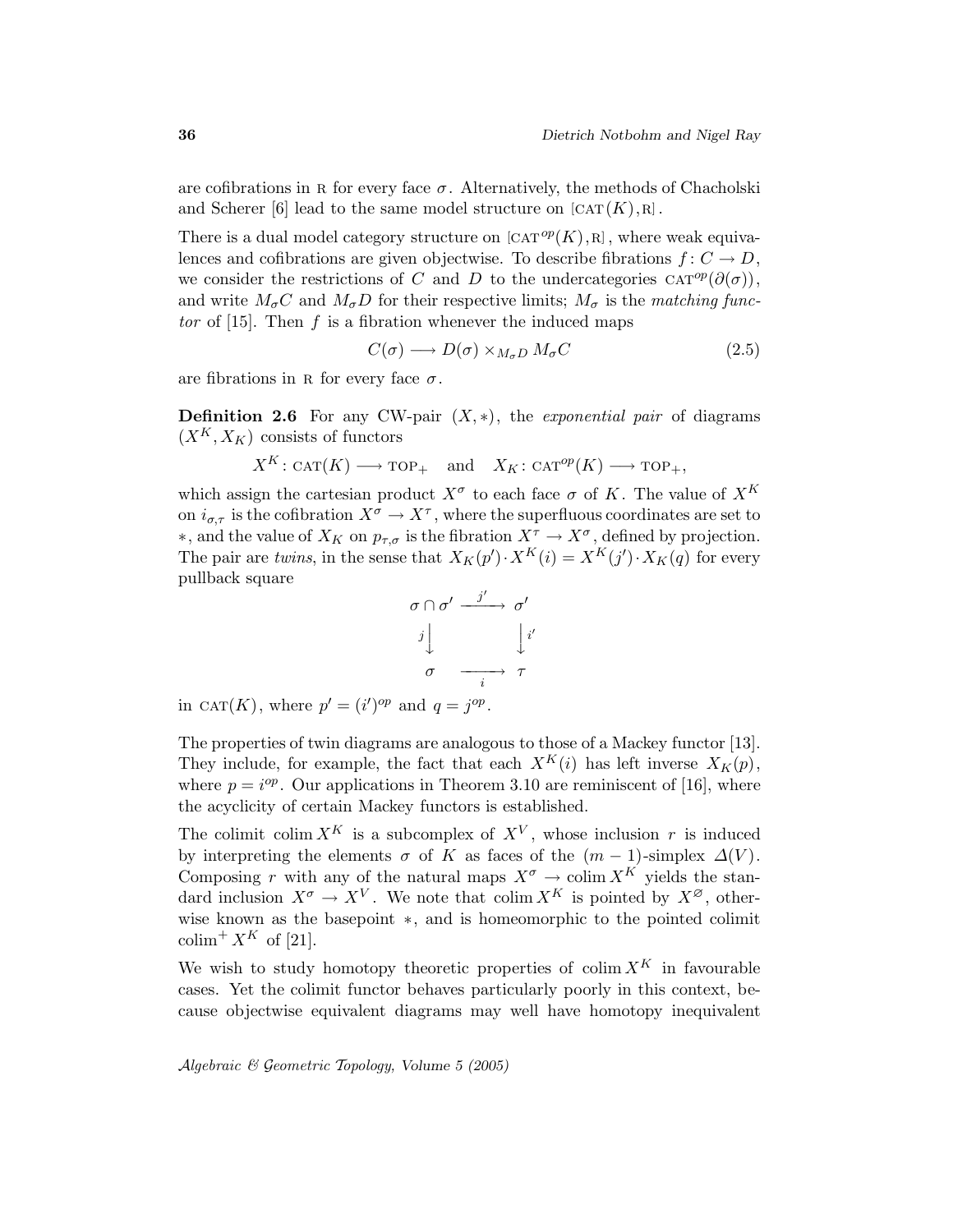colimits. The standard procedure for dealing with this situation is to introduce the left derived functor, known as the *homotopy colimit*. Following [14], for example, hocolim  $X^K$  may be described by the two-sided bar construction  $B(*, \text{CAT}(K), X^K)$  in TOP. We note that hocolim  $X^K$  is also pointed, and is related to the pointed homotopy colimit hocolim<sup>+</sup>  $X^K$  of [21] by the cofibre sequence

$$
B\text{CAT}(K) \longrightarrow \text{hocolim } X^K \stackrel{f}{\longrightarrow} \text{hocolim}^+ X^K
$$

of [2]. Since  $B\text{CAT}(K)$  is contractible, f is a weak equivalence. We may therefore concentrate on hocolim  $X^K$ , and so avoid basepoint complications when working with function spaces in [19].

**Lemma 2.7** Every exponential diagram  $X^K$  is cofibrant in  $[CAT(K),TOP]$ .

**Proof** The initial CAT(K)-diagram in TOP is the constant diagram  $*$ , so  $X^K$ is cofibrant whenever the inclusion  $* \to X^K$  is a cofibration. By (2.4), it suffices to show that the map  $X^{\partial(\sigma)} \to X^{\sigma}$  is a cofibration for every face  $\sigma$ of K. But this map includes the fat wedge in the cartesian product, and the result follows.  $\Box$ 

An immediate consequence of Lemma 2.7 is that the natural projection

$$
hocolim X^K \longrightarrow colim X^K \tag{2.8}
$$

is a homotopy equivalence. This exemplifies one of the fundamental properties of the homotopy colimit functor, and is sometimes called the Projection Lemma [26].

# 3 Integral cohomology and limits

In this section we work in the category  $MOD_R$  of R-modules, and study the cohomology of limits of exponential diagrams  $B<sup>K</sup>$ , where B is the classifying space of the circle. For this case only, we abbreviate  $(2.8)$  to  $hc(K) \rightarrow c(K)$ . We focus on the relationship between the Stanley-Reisner algebra  $R[K]$  and the Bousfield-Kan spectral sequence for  $H^*(hc(K); R)$ .

We begin by investigating the cohomology of  $c(K)$ . To simplify applications in later sections, we consider an arbitrary pair of twin diagrams  $(D_K, D^K)$ ,

$$
D_K: \text{CAT}(K) \longrightarrow \text{MOD}_R \text{ and } D^K: \text{CAT}^{op}(K) \longrightarrow \text{MOD}_R.
$$
 (3.1)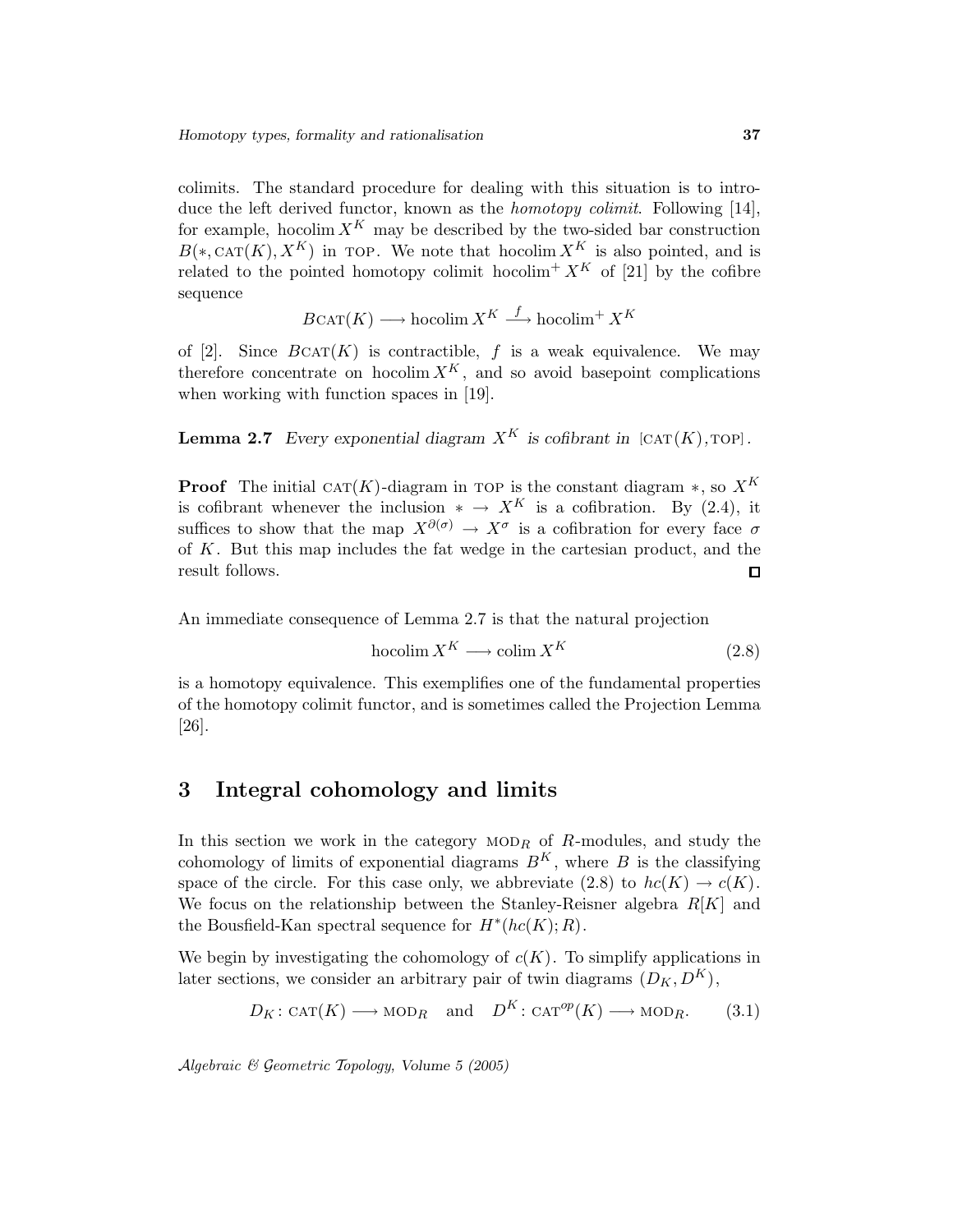Thus  $D^K(p') \cdot D_K(i) = D_K(j) \cdot D^K(q')$  for every pullback square  $i \cdot j = i' \cdot j'$ in CAT(K). In particular,  $D^{K}(p)$  has right inverse  $D_{K}(i)$  for every morphism  $p = i^{op}$ . Such pairs arise, for example, from any contravariant functor D: TOP  $\rightarrow$  MOD<sub>R</sub>, by composing with the exponential twins of Definition 2.6. So  $(D_K, D^K) = (D \cdot B_K, D \cdot B^K)$ , and functoriality ensures the diagrams are twins. In this case we may apply D to the natural maps  $B^{\sigma} \to c(K) \stackrel{r}{\longrightarrow} B^V$ , and obtain homomorphisms

$$
D(B^V) \xrightarrow{D(r)} D(c(K)) \xrightarrow{h} \lim D^K
$$
 (3.2)

in  $\text{MOD}_R$ .

By way of example, we consider the case  $D = H^{2j}(-, R)$ , for any  $j \geq 0$ . For every face  $\sigma$  of K, the space  $B^{\sigma}$  is an Eilenberg-Mac Lane space  $H(\mathbb{Z}^{\sigma},2)$ , and may be expressed as the realisation of a simplicial abelian group  $H_{\bullet}(\mathbb{Z}^{\sigma}, 2)$ whenever convenient [18]. As a CW-complex, the cells of  $B^{\sigma}$  are concentrated in even dimensions, and correspond to the simplices  $v_M$  of  $\Delta(\sigma)$ . The cellular cohomology group  $H^{2j}(B^{\sigma};R)$  is therefore isomorphic to the free R-module generated by those  $v_M$  for which  $|M| = j$  and the support of M is a subset of σ. The diagram  $D<sup>K</sup>$  of (3.1) becomes

$$
H^{2j}(B^K;R): \text{CAT}^{op}(K) \longrightarrow \text{MOD}_R,\tag{3.3}
$$

whose value on  $p_{\tau,\sigma}$  is the homomorphism which fixes  $v_M$  whenever the support of M lies in  $\sigma$ , and annihilates it otherwise; the right inverse is the inclusion induced by  $D_K$ . When  $D = H^{2j+1}(-, R)$ , the diagram is zero.

In the case of cohomology, we may combine the diagrams (3.3) into a graded version

$$
H^*(B^K;R): \text{CAT}^{op}(K) \longrightarrow \text{GMOD}_R,\tag{3.4}
$$

taking values in the category of graded R-modules. The cup product on each of the constituent submodules  $H^*(B^{\sigma};R)$  is given by the product of monomials  $x_Lx_M = x_{L+M}$ , as follows from the case of a single vertex. In other words, the cohomology ring  $H^*(B^{\sigma};R)$  is isomorphic to the polynomial algebra  $S_R(\sigma)$ . So  $H^*(B^K;R)$  actually takes values in the category  $GCA_R$  of graded commutative R-algebras, and maps the morphism  $p_{\tau,\sigma}$  to the projection  $S_R(\tau) \to S_R(\sigma)$ ; the right inverse is again inclusion.

The homomorphisms (3.2) may similarly be combined as

$$
S_R(V) \xrightarrow{r^*} H^*(c(K);R) \xrightarrow{h} \lim H^*(B^K;R), \tag{3.5}
$$

where the limit is taken in  $GMOD_R$ . Since  $(3.4)$  is a diagram of algebras, the limit inherits a multiplicative structure, and it is equally appropriate to interpret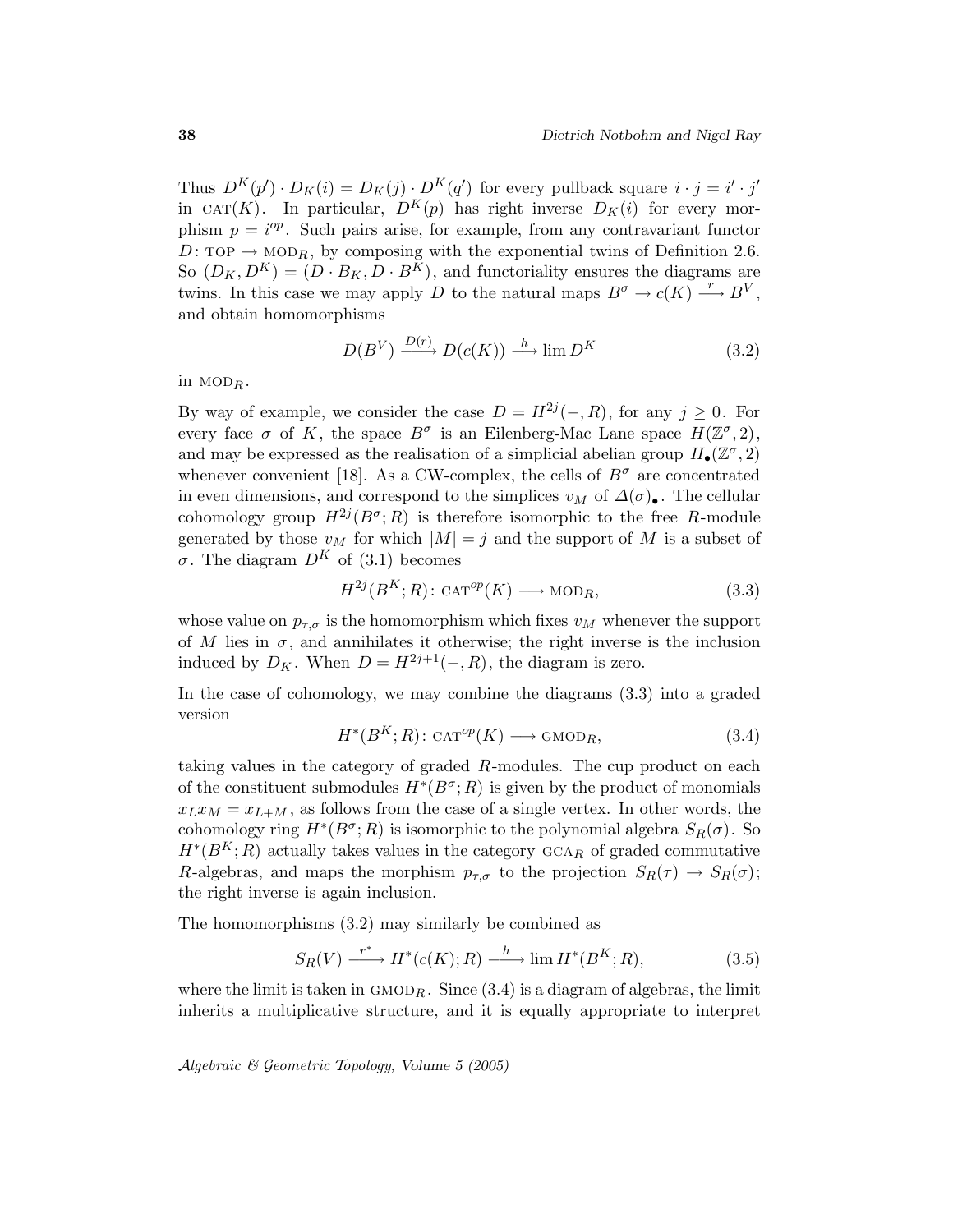(3.5) in GCAR. The composition  $h \cdot r^*$  is induced by the projections  $S_R(V) \to$  $S_R(\sigma)$ . In this case, we make one further observation.

**Proposition 3.6** The homomorphism  $r^*$  is epic, and its kernel is the ideal  $(v_U : U \notin K)$ .

**Proof** In each dimension  $2j$ , the cells  $v_M$  of  $B^V$  correspond to the multisets on V with  $|M| = j$ . The cells of  $c(K)$  form a subset, given by those M whose support is a face of  $K$ . Hence  $r^*$  is epic, and its kernel is generated by the remaining cells. These coincide with the  $2j$ -dimensional additive generators of the ideal  $(v_U : U \notin K)$ .  $\square$ 

So there is an isomorphism  $R[K] \cong H^*(c(K); R)$  of the Stanley-Reisner algebra  $(1.1)$ , which plays a central rôle in [4].

Returning to our study of the twins  $(D_K, D^K)$ , the following definition identifies a further important property.

**Definition 3.7** A diagram  $F^K$ : CAT<sup>op</sup>(K)  $\rightarrow$  MOD<sub>R</sub> of R-modules (graded or otherwise) is *fat* if the natural map  $F^K(\sigma) \to \lim F^{\partial(\sigma)}$  is an epimorphism for every face  $\sigma$  of K.

The terminology acknowledges the relationship between  $\partial(\sigma)$  and the fat wedge described in Lemma 2.7.

**Lemma 3.8** The twin  $D^K$  is fat.

**Proof** We consider an arbitrary face  $\rho$  of K, whose vertices we label  $w_k$  for  $0 \leq k \leq d$ ; thus  $d = \dim \rho$ . We write  $\mu_k := \rho \setminus w_k$  for the maximal faces of  $\partial(\rho)$ , and abbreviate the morphism  $p_{\rho,\mu_k}$  to  $p_k$  for  $0 \leq k \leq d$ .

The definition of lim ensures that  $L := \lim D^{\partial(\rho)}$  appears in an exact sequence

$$
0 \longrightarrow L \longrightarrow \prod_{\rho \supset \sigma} D^{K}(\sigma) \stackrel{\delta}{\longrightarrow} \prod_{\rho \supset \tau \supset \sigma} D^{K}(\sigma),
$$

where  $\delta(u)(\tau \supset \sigma) = u(\sigma) - D^K(p_{\tau,\sigma})u(\tau)$  for any  $u \in \prod_{\rho \supset \sigma} D^K(\sigma)$ . Hence  $u \in L$  is determined by the values  $u(\mu_k)$ . The natural projection  $D^K(\rho) \to$  $\prod_{\rho \supset \sigma} D^{K}(\sigma)$  therefore factors through L, and it remains for us to find  $u(\rho) \in$  $D^{K}(\rho)$  such that  $D^{K}(p_{k})(u(\rho)) = u(\mu_{k})$  for every  $0 \leq k \leq d$ .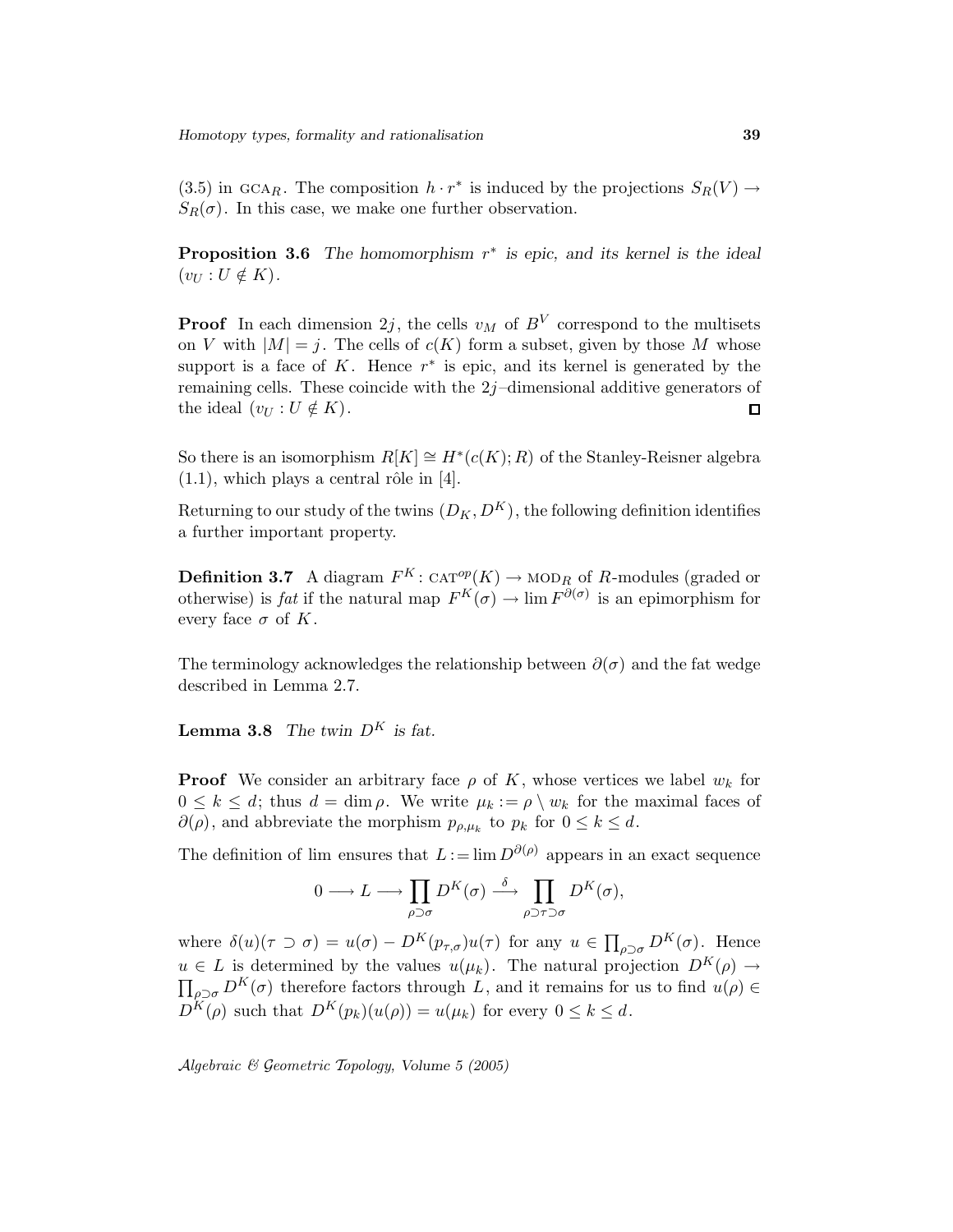We define  $u(\rho) := \sum_{\rho \supset \sigma} (-1)^{|\rho| \sigma|+1} D_K(i_{\sigma,\rho}) u(\sigma)$ . The fact that  $D_K$  and  $D^K$ are twins implies that

$$
D^{K}(p_{k})D_{K}(i_{\sigma,\rho})u(\sigma) = \begin{cases} D_{K}(i_{\sigma\setminus w_{k},\mu_{k}})u(\sigma\setminus w_{k}) & \text{if } w_{k} \in \sigma \\ D_{K}(i_{\sigma,\mu_{k}})u(\sigma) & \text{otherwise,} \end{cases}
$$

for every  $0 \leq k \leq d$ ; thus  $D^{K}(p_{k})u(\rho)$  is given by

$$
\sum_{\sigma \not\supset w_k} (-1)^{|\rho\backslash \sigma|+1} D_K(i_{\sigma,\mu_k}) u(\sigma) + \sum_{\tau \ni w_k} (-1)^{|\rho\backslash \tau|+1} D_K(i_{\tau \backslash w_k,\mu_k}) u(\rho \backslash w_k).
$$

But we may write  $u(\sigma)$  as  $u((\sigma \cup w_k) \setminus w_k)$  for any  $\sigma \not\ni w_k$  other than  $\mu_k$ . So the summands cancel in pairs, leaving  $u(\mu_k)$  as required.  $\square$ 

For cohomology, Lemma 3.8 contributes to our analysis of  $c(K)$ . The homotopy equivalence (2.8) provides a cohomology decomposition [8], in the sense that the cohomology algebra  $H^*(c(K); R)$  may be computed by the Bousfield-Kan spectral sequence [2]

$$
E_2^{i,j}\Longrightarrow H^{i+j}(hc(K);R),
$$

where  $E_2^{i,j}$  $i,j$  is isomorphic to the *i*th derived functor  $\lim^i H^j(B^K;R)$  for every  $i, j \geq 0$ . The vertical edge homomorphism coincides with the map h of (3.5). Lemma 3.8 is required for our computation of these limits, and Corollary 3.12 will confirm that the cohomology decomposition is *sharp* in Dwyer's language. Our proof uses the calculus of functors and their limits; the appropriate prerequisites may be deduced from Gabriel and Zisman [12, Appendix II §3], by dualising their results for colimits.

In particular, we follow [12] (as expounded in [20], for example) by calculating  $\lim^i D^K$  as the *i* th cohomology group of a certain cochain complex  $(C^*(D^K), \delta)$ of R-modules. The groups are defined by

$$
C^n(D^K) := \prod_{\sigma_0 \supseteq \ldots \supseteq \sigma_n} D^K(\sigma_n) \text{ for } n \ge 0,
$$

and the differential  $\delta := \sum_{k=0}^{n} (-1)^{k} \delta^{k}$  is defined on  $u \in C^{n}(D^{K})$  by

$$
\delta^k(u)(\sigma_0 \supseteq \cdots \supseteq \sigma_{n+1}) := \begin{cases} u(\sigma_0 \supseteq \cdots \supseteq \widehat{\sigma}_k \supseteq \cdots \supseteq \sigma_{n+1}) & \text{for } k \neq n+1 \\ D^K(p_{\sigma_n, \sigma_{n+1}})u(\sigma_0 \supseteq \cdots \supseteq \sigma_n) & \text{for } k = n+1. \end{cases}
$$

We may replace  $C^*(D^K)$  by its quotient  $N^*(D^K)$  of normalised cochains, for which the faces  $\sigma_0 \supset \cdots \supset \sigma_n$  are required to be distinct.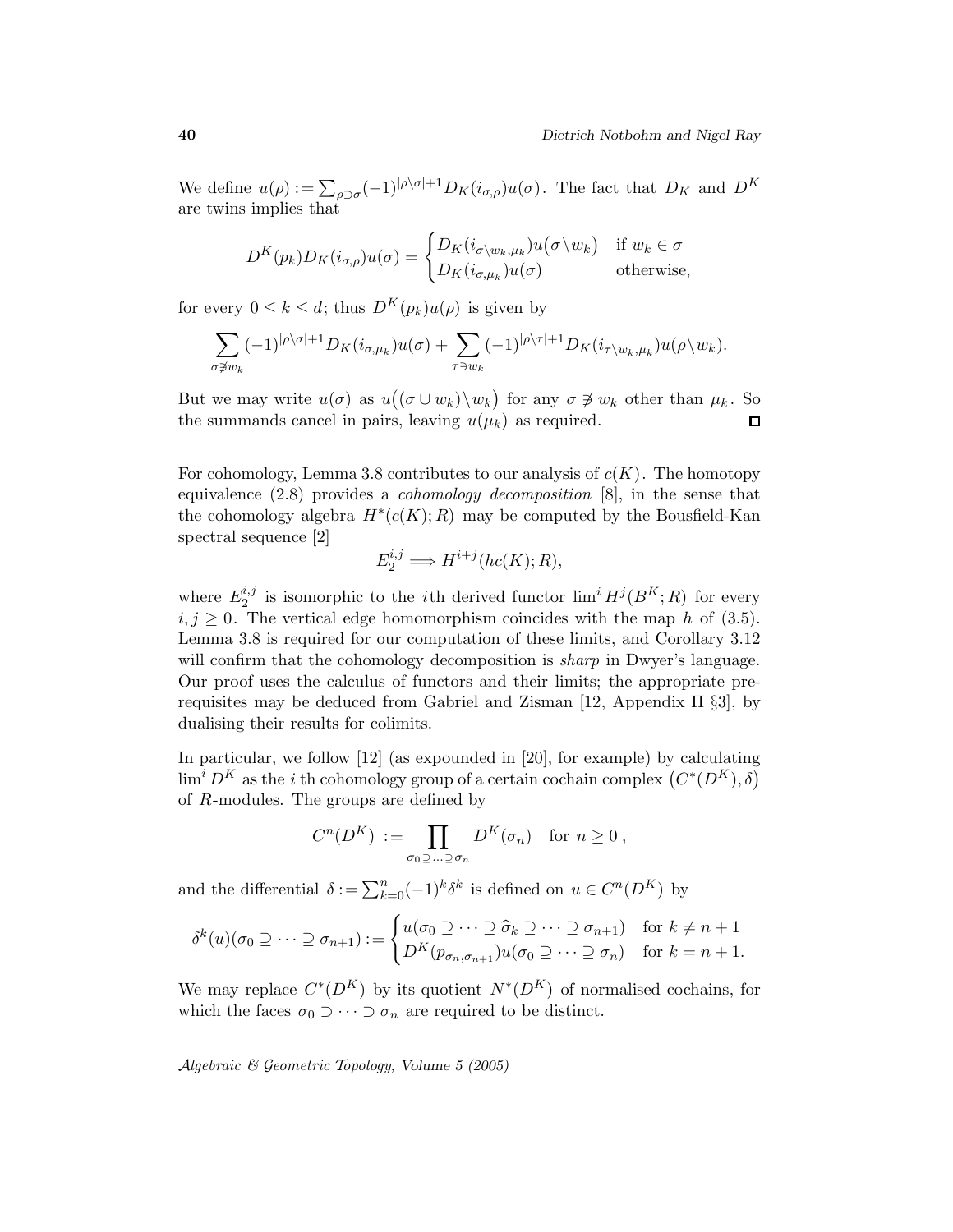**Lemma 3.9** Given a maximal face  $\mu$  of K, and a diagram  $D: \text{CAT}^{op}(K) \rightarrow$ MOD<sub>R</sub> such that  $D(\sigma) = 0$  for all  $\sigma \neq \mu$ , then

$$
\lim^{i} D = \begin{cases} D(\mu) & \text{for } i = 0 \\ 0 & \text{for } i > 0. \end{cases}
$$

**Proof** Since  $\mu$  is maximal, the only morphism  $\sigma \supseteq \mu$  is the identity. So the normalised chain complex  $N^*(D)$  is  $D(\mu)$  in dimension 0, and 0 in higher dimensions, as required.  $\Box$ 

**Theorem 3.10** For any fat diagram  $F^K$ :  $CAT^{op}(K) \to MOD_R$ , we have that  $\lim^{i} F^{K} = 0$  for all  $i > 0$ ; in particular,  $\lim^{i} D^{K} = 0$  for every twin  $D^{K}$ .

**Proof** We proceed by induction on the total number of faces  $f(K)$ ; the result obviously holds for the initial example  $K = \emptyset$ , where  $f(K) = 0$ . Our inductive hypothesis is that  $\lim^{i} F^{K}$  vanishes whenever K satisfies  $f(K) \leq f$ .

We therefore consider an arbitrary complex K with  $f(K) = f + 1$ , and write  $J \subset K$  for the subcomplex obtained by deleting a single maximal face  $\mu$ . The inclusion of J defines a functor  $G: \text{CAT}^{op}(J) \to \text{CAT}^{op}(K)$ , whose induced functor  $G^*: [\text{CAT}^{op}(K), \text{MOD}_R] \rightarrow [\text{CAT}^{op}(J), \text{MOD}_R]$  acts by restriction, and admits a right adjoint  $G_*$ , known as the *right Kan extension* [17]. In particular,  $G_*F^J$  is given on  $\sigma \in K$  by  $\lim F^{\partial(\mu)}$  when  $\sigma = \mu$ , and  $F^{\sigma}$  otherwise.

But  $F^{\mu} \to \lim F^{\partial(\mu)}$  is an epimorphism, by Lemma 3.8, so the natural transformation  $F^K \to G_*F^J$  is epic on every face of K, and its kernel H is zero on every face except  $\mu$ . We acquire a short exact sequence of functors

$$
0 \longrightarrow H \longrightarrow F^K \longrightarrow G_*F^J \longrightarrow 0,
$$

which induces a long exact sequence of higher limits. By Lemma 3.9, this collapses to a sequence of isomorphisms

$$
\lim^{i} F^{K} \cong \lim^{i} G_{*} F^{J}, \tag{3.11}
$$

for  $i \geq 1$ . We now apply the composition of functors spectral sequence [5], [12]

$$
\lim{}^{n}G^{i}_{*}F^{J} \Longrightarrow \lim{}^{n+i}F^{J}.
$$

Here  $G^i_*$  denotes the *i*<sup>th</sup> derived functor of  $G_*$ ; it may be evaluated on any face σ of K as  $\lim^i F^{\partial(\sigma)}$ , and therefore vanishes for  $i > 0$ , by inductive hypothesis. So the spectral sequence collapses onto the first row of the  $E^2$  page, from which we obtain isomorphisms  $\lim^n G_*F^J \cong \lim^n F^J$  for all  $n \geq 0$ . Since the inductive hypothesis applies to J, we deduce that  $\lim^n G_*F^J = 0$  for every  $n > 0$ . Combining this with  $(3.11)$  concludes the proof.  $\square$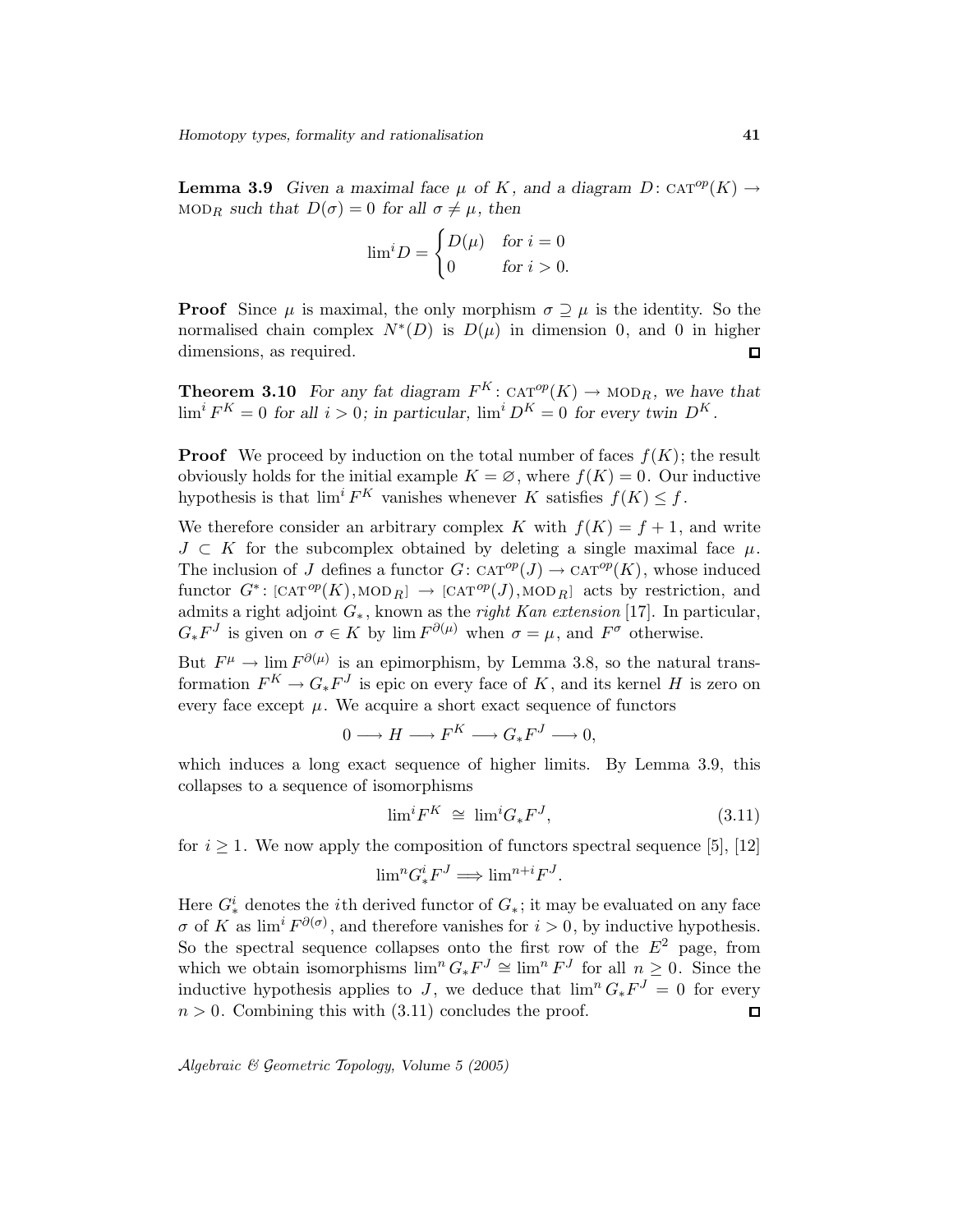**Corollary 3.12** The Bousfield-Kan spectral sequence for  $B^K$  collapses at the  $E_2$  page; it is concentrated along the vertical axis, and given by

$$
\lim^{i} H^{j}(B^{K}; R) = \begin{cases} \lim H^{j}(B^{K}; R) & \text{if } i = 0\\ 0 & \text{otherwise.} \end{cases}
$$

**Proof** The result follows immediately from Theorem 3.10 by letting  $D^{K}$  be  $H^{j}(-;R)$  for every  $j \geq 0$ .  $\Box$ 

Corollary 3.12 confirms that the edge homomorphism  $h$  is an isomorphism in  $GCA_R$ . When combined with  $(3.5)$  and Proposition 3.6 it implies that the natural map

$$
R[K] \cong H^*(c(K); R) \xrightarrow{h} \lim H^*(B^K; R),
$$

which is induced by the projections  $R[K] \to S_R(\sigma)$ , is also an isomorphism. This may be proven directly, by refining the methods of Proposition 3.6.

## 4 Integral formality

In this section we study the formality of  $c(K)$  over our arbitrary commutative ring  $R$ , and construct a zig-zag of weak equivalences between the singular cochain algebra  $C^*(c(K); R)$  and its cohomology ring.

We work in the model category  $DGA_R$  of differential graded R-algebras, whose differentials have degree  $+1$ ; morphisms which induces isomorphisms in cohomology are known as *quasi-isomorphisms*. The model structure arises by interpreting  $DGA_R$  as the category of monoids in the monoidal model category  $\mathbf{D} \mathbf{G} \mathbf{M} \mathbf{O} \mathbf{D}_R$  of unbounded cochain complexes over R. The latter is isomorphic to Hovey's category of unbounded chain complexes [15], and the model structure is induced on  $DGA_R$  by checking that it satisfies the monoid axiom of [22]. As Schwede and Shipley confirm, weak equivalences are quasi-isomorphisms and fibrations are epimorphisms. Cofibrations are defined by the appropriate lifting property, and are necessarily degreewise split injections. We emphasise that the objects of  $\text{DGA}_R$  need not be commutative.

A differential graded R-algebra  $C^*$  is *formal in*  $DGA_R$  whenever there is a zig-zag of quasi-isomorphisms

$$
H(C^*) \xrightarrow{\sim} \cdots \xleftarrow{\sim} C^* \tag{4.1}
$$

in  $\text{DGA}_R$ , where we follow the standard convention of assigning the zero differential to the cohomology algebra  $H(C^*)$ . Our aim is to show that the cochain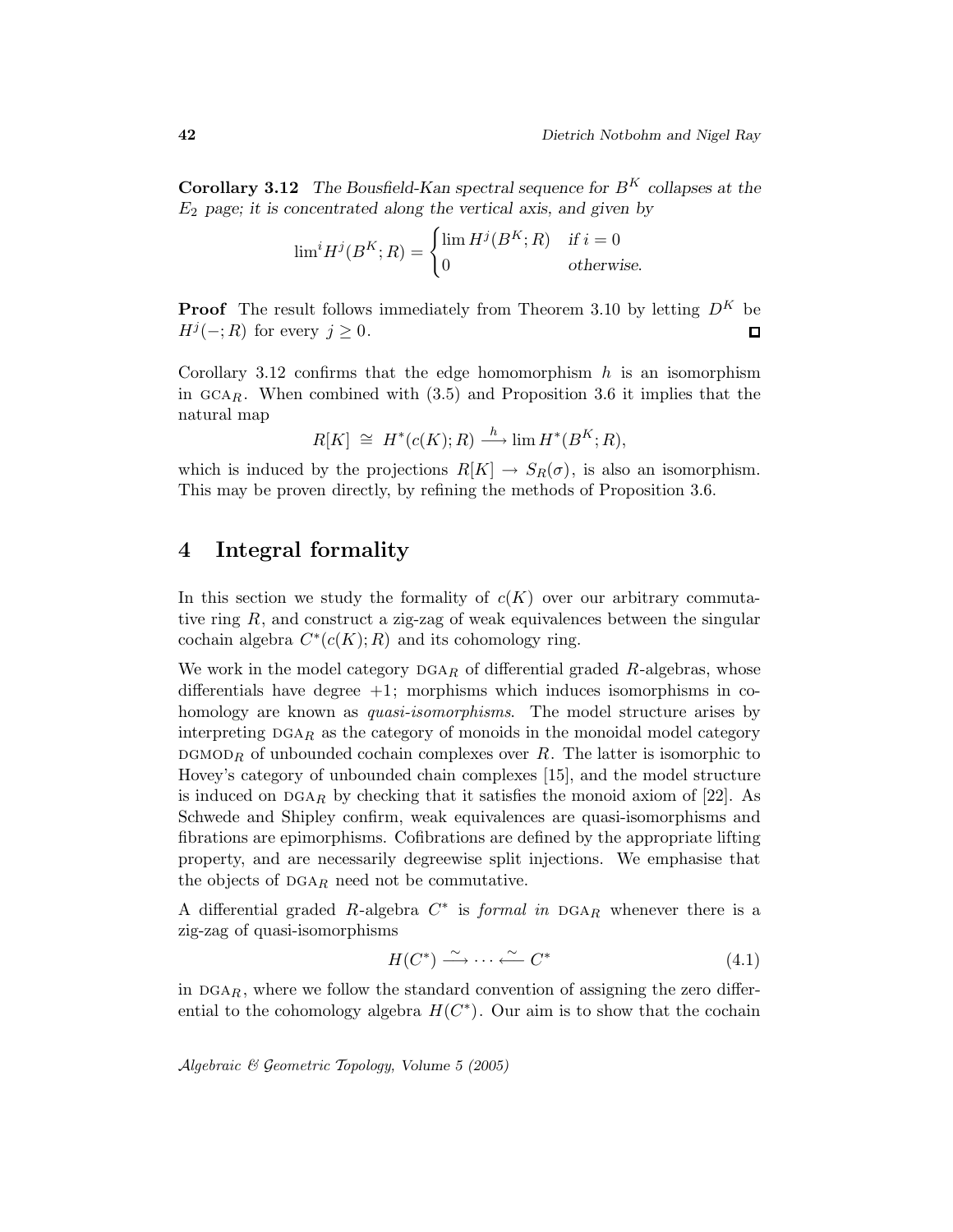algebra  $C^*(c(K); R)$  is always formal in DGAR. This extends Franz's result [11], which only applies to complexes arising from smooth fans.

We begin by choosing D to be the j-dimensional cochain functor  $C^{j}(-;R)$  in (3.1), thus creating twin diagrams  $(C^{j}(B_K; R), C^{j}(B^{K}; R))$  for each  $j \geq 0$ . As in (3.4), we may consider the graded version  $C^*(-;R)$  in DGMOD<sub>R</sub>. In fact its values are always R-algebras, with respect to the cup product of cochains. The product is not commutative, but the procedure for forming the limit of a DGAR-diagram remains the same; work in DGMOD<sub>R</sub>, and superimpose the induced multiplicative structure.

For the Eilenberg-Mac Lane space B, we let v denote a generator of  $H^2(B;R)$ , which is isomorphic to R. We choose a cocycle  $\psi_v$  representing v in  $C^2(B;R)$ , and define a homomorphism  $\psi: H^*(B;R) \to C^*(B;R)$  by  $\psi(v^k) = (\psi_v)^k$ , for all  $k \geq 0$ . By construction,  $\psi$  is multiplicative, and is a quasi-isomorphism in DGAR. In order to extend this procedure we introduce a quasi-isomorphism  $\kappa$ , defined by composition with the Künneth isomorphism as

$$
H^*(B^V;R) \xrightarrow{\cong} H^*(B;R)^{\otimes V} \xrightarrow{\psi^{\otimes}} C^*(B;R)^{\otimes V};\tag{4.2}
$$

 $\kappa$  is also multiplicative. There is a further zig-zag of quasi-isomorphims

$$
\text{Hom}(C_*(B);R)^{\otimes V} \longrightarrow \text{Hom}(C_*(B)^{\otimes V};R) \xleftarrow{ez} \text{Hom}(C_*(B^V);R), \qquad (4.3)
$$

in which ez is the dual of Eilenberg-Zilber map. Both arrows lie in  $DGA_R$ , so we may combine  $(4.2)$  and  $(4.3)$  to create the zig-zag

$$
H^*(B^V;R) \xrightarrow{\kappa} C^*(B;R)^{\otimes V} \longrightarrow \text{Hom}(C_*(B)^{\otimes V};R) \xleftarrow{ez} C^*(B^V;R). \tag{4.4}
$$

This confirms that  $C^*(B^n;R)$  is formal in DGA<sub>R</sub> for every  $n \geq 1$ .

For each  $B^{\sigma}$ , we may project (4.4) onto the corresponding zig-zag of quasiisomorphisms. The results are compatible by naturality, and so provide morphisms

$$
H^*(B^K;R) \xrightarrow{\kappa} C^*(B;R)^{\otimes K} \longrightarrow \text{Hom}(C_*(B)^{\otimes K};R) \xleftarrow{ez} C^*(B^K;R)
$$

of  $CAT^{op}(K)$ -diagrams. Taking limits in DGAR yields the zig-zag

$$
\lim H^*(B^K;R) \xrightarrow{\kappa} \lim C^*(B;R)^{\otimes K} \longrightarrow
$$
  

$$
\lim \left( \operatorname{Hom}(C_*(B)^{\otimes K};R) \right) \xleftarrow{ez} \lim C^*(B^K;R).
$$
 (4.5)

**Lemma 4.6** All three homomorphisms of (4.5) are quasi-isomorphisms in  $DGA_R$ .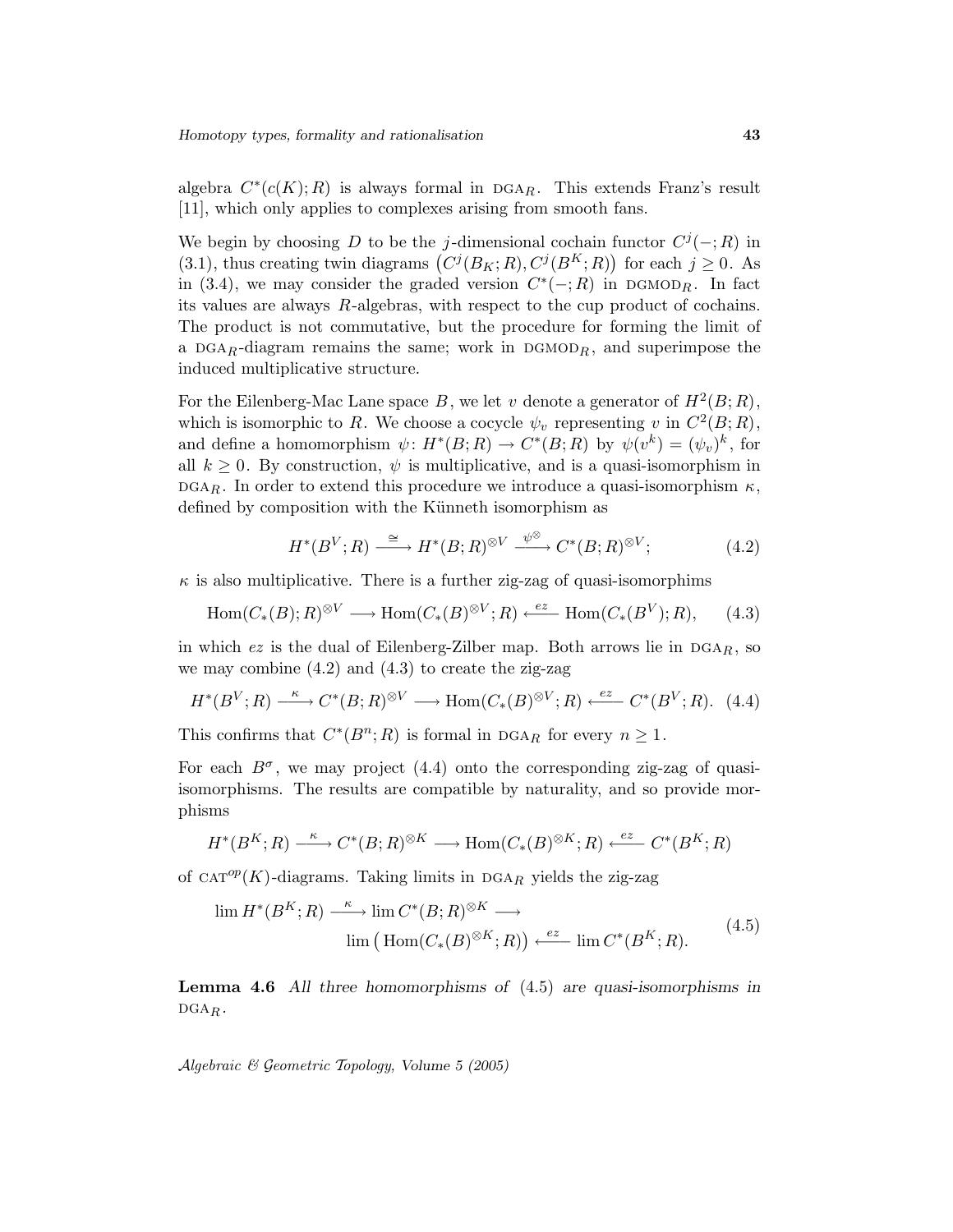**Proof** A diagram  $D^K$ :  $CAT^{op}(K) \rightarrow DGA_R$  is fibrant whenever the projection onto the constant diagram  $0$  is a fibration. By  $(2.5)$  this occurs precisely when  $D^{K}$  is fat, and therefore holds for  $H^{*}(B^{K};R)$  and  $C^{*}(B^{K};R)$  by Lemma 3.8; it follows for  $H^*(B;R)^{\otimes K}$  by the Künneth isomorphism. So far as  $C^*(B;R)^{\otimes K}$ is concerned, we note that singular cochains determine a pair of twin diagrams  $(C_{\otimes K}, C^{\otimes K})$  in DGAR. Both functors assign  $C^*(B;R)^{\otimes \sigma}$  to the face  $\sigma$ . The value of  $C_{\otimes K}$  on  $i_{\sigma,\tau}$  is the inclusion  $C^*(B;R)^{\otimes \sigma} \to C^*(B;R)^{\otimes \tau}$ , and the value of  $C^{\otimes K}$  on  $p_{\tau,\sigma}$  is the projection  $C^*(B;R)^{\otimes \tau} \to C^*(B;R)^{\otimes \sigma}$ ; the latter requires the augmentation induced by the base point of B. Hence  $C^{\otimes K}$  is also fat, and  $C^*(B;R)^{\otimes K}$  is fibrant. Similar remarks apply to  $\text{Hom}(C_*(B)^{\otimes K};R)$ .

The homomorphisms in question are therefore objectwise equivalences of fibrant diagrams, and induces weak equivalences of limits by [15].  $\Box$ 

**Lemma 4.7** The natural homomorphism  $g: C^*(c(K); R) \to \lim C^*(B^K; R)$  is a quasi-isomorphism in  $\mathrm{DGA}_R$ .

**Proof** The edge isomorphism h of  $(3.5)$  and Corollary 3.12 factorises as

 $H(C^*(c(K); R)) \xrightarrow{H(g)} H(\lim C^*(B^K; R)) \xrightarrow{l} \lim H^*(B^K; R)$ 

in  $DGA_R$ , where l is induced by the collection of compatible homomorphisms

 $H(\lim C^*(B^K;R)) \longrightarrow H^*(B^{\sigma};R).$ 

Now let d be the differential on  $C^{j}(-;R)$  for every  $j \geq 0$ , and define the cycle and boundary functors  $Z^j$ ,  $I^j$ : TOP  $\rightarrow$  MOD<sub>R</sub> as the kernel and image of d respectively. They determine twin diagrams, and therefore fat functors  $Z^K$ ,  $I^K$ : CAT<sup>op</sup>(K)  $\rightarrow$  MOD<sub>R</sub>. Theorem 3.10 confirms that  $\lim^i Z^j(B^K;R)$  =  $\lim^{i} I^{j}(B^{K};R) = 0$  for all  $i > 0$  and  $j \geq 0$ . It follows immediately that l is an isomorphism, and therefore that  $H(q)$  is an isomorphism, as sought.  $\Box$ 

We may now complete our analysis of  $C^*(c(K); R)$ .

**Theorem 4.8** The differential graded R-algebra  $C^*(c(K); R)$  is formal in  $DGA_R$ .

Proof Combining Corollary 3.12 with Lemmas 4.6 and 4.7 yields a zig-zag  $H^*(c(K); R) \longrightarrow \lim H^*(B^K; R) \longrightarrow \ldots \longleftarrow \lim C^*(B^K; R) \longleftarrow C^*(c(K); R)$ of quasi-isomorphisms, as required by (4.1).  $\Box$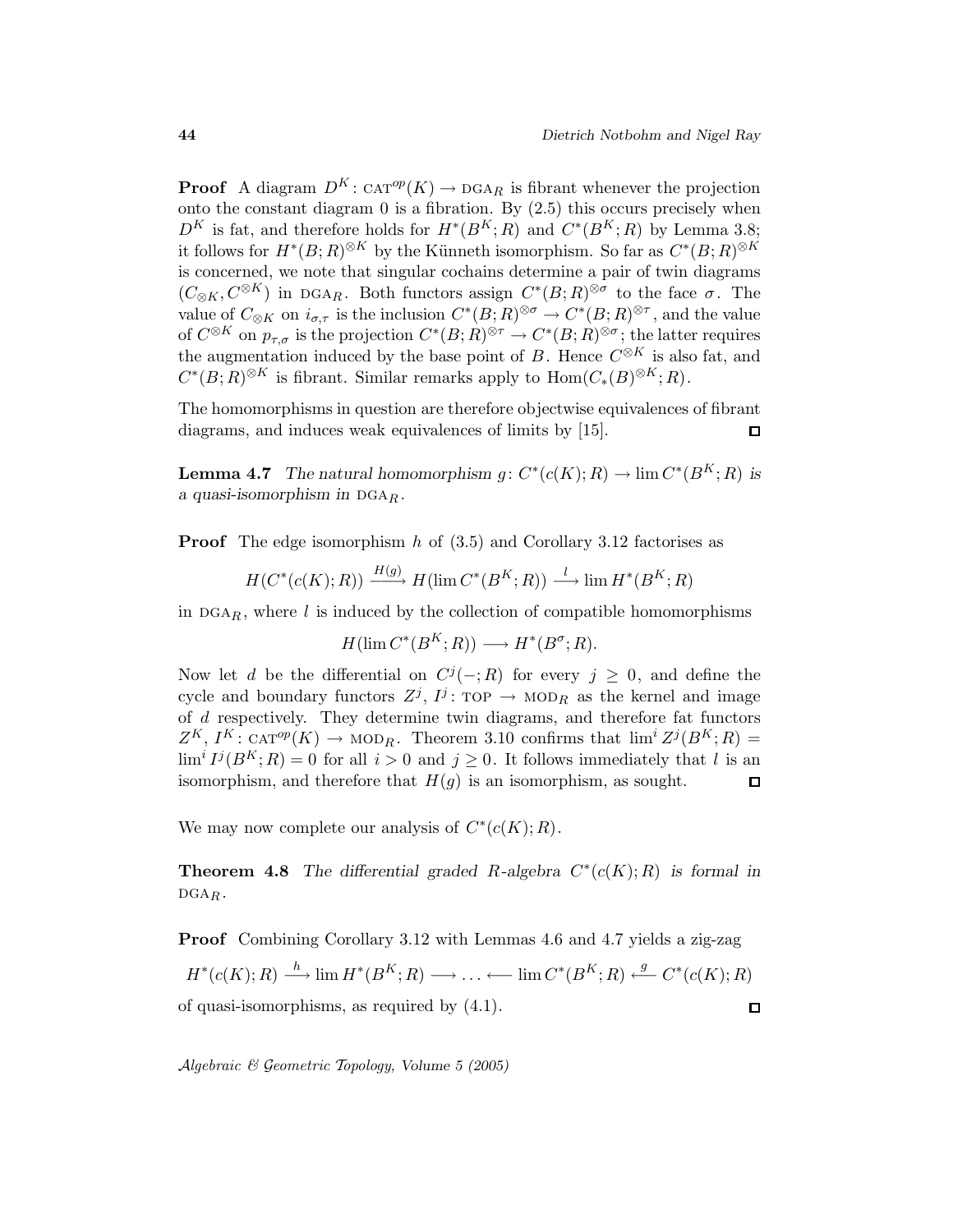Remark 4.9 The proof of Theorem 4.8 extends to exponential diagrams  $X^K$  for which  $C^*(X;R)$  is formal in DGAR and the Künneth isomorphism  $H^*(X^V;R) \cong H^*(X;R)^{\otimes V}$  holds. We replace  $\psi$  in (4.4) by the corresponding zig-zag  $H^*(X;R) \stackrel{\sim}{\longrightarrow} \cdots \stackrel{\sim}{\longleftarrow} C^*(X;R)$  of quasi-isomorphisms, and repeat the remainder of the argument above.

#### 5 Rational formality

In our final section we turn to the rational case  $R = \mathbb{Q}$ , and confirm the formality of Sullivan's algebra of rational cochains on  $c(K)$  in the commutative setting. This involves stricter conditions than those for general  $R$ , and has deeper topological consequences. In particular, it leads us to a minimal model whenever  $\mathbb{Q}[K]$  is a complete intersection ring, and thence to rational uniqueness. We refer readers to Bousfield and Gugenheim [1] for details of the model category of differential graded commutative  $\mathbb Q$ -algebras, and to Félix, Halperin and Thomas [10] for background information on rational homotopy theory.

We begin by replacing  $C^*(X;R)$  with Sullivan's rational algebra  $A_{PL}(X)$  of polynomial forms[10]. The commutativity of the latter is crucial, and suggests we work in the category  $DGCA_{\mathbb{Q}}$  of differential graded commutative  $\mathbb{Q}$ -algebras [1]. The existence of a model structure is assured by working over a field; as before, weak equivalences are quasi-isomorphisms, fibrations are epimorphisms, and cofibrations are defined by the appropriate lifting properties.

For each  $s \geq 0$ , we write the differential algebra of rational polynomial forms on the standard s-simplex as  $\nabla_s(*)$ . It is an object of DGCA<sub>Q</sub>. For each  $t \geq 0$ , the forms of dimension t define a simplicial vector space  $\nabla_{\bullet}(t)$  over  $\mathbb{Q}$ , and  $\nabla_{\bullet}(*)$  becomes a simplicial object in DGCA<sub> $\odot$ </sub>. So

$$
A^*(Y_\bullet) := \text{SSET}(Y_\bullet, \nabla_\bullet(*))
$$

is also an object of  $DGCA<sub>0</sub>$ , which is weakly equivalent to the normalised cochain complex  $N^*(Y_{\bullet}; \mathbb{Q})$ . Then  $A_{PL}(X)$  is defined as  $A^*(S_{\bullet}X)$ , where  $S_{\bullet}$  denotes the total singular complex functor  $\text{top} \rightarrow \text{SSET}$ . The PL de Rham Theorem [1] asserts that the cohomology algebra  $H(A_{PL}(X))$  is naturally isomorphic to  $H^*(X; \mathbb{Q})$ . As usual, we invest cohomology algebras with the zero differential.

A differential graded commutative  $\mathbb{Q}$ -algebras  $A^*$  is *formal in* DGCA<sub>Q</sub> whenever there is a zig-zag of quasi-isomorphisms

$$
H(A^*) \xrightarrow{\sim} \cdots \xleftarrow{\sim} A^*
$$
 (5.1)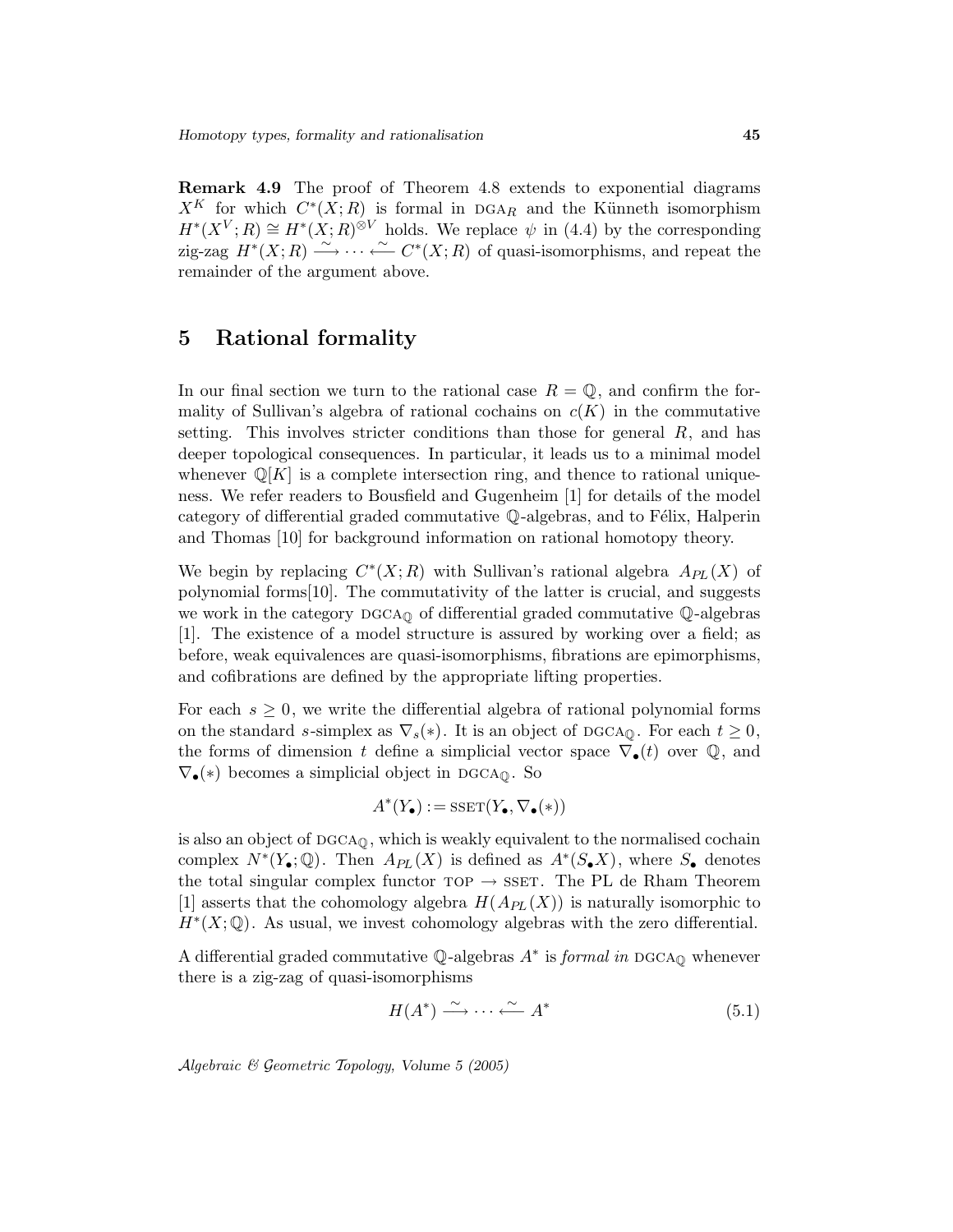in DGCA<sub>Q</sub>. A topological space X is rationally formal whenever  $A_{PL}(X)$  satisfies  $(5.1)$ .

For any such  $X$ , a minimal Sullivan model may be constructed directly from the algebra  $H^*(X; \mathbb{Q})$ . Our remaining goal is therefore to show that  $c(K)$  is rationally formal, and to consider the implications for the uniqueness of spaces X realising  $\mathbb{Q}[K]$ . The proof parallels that for general R, but the need to respect commutativity forces several changes of detail.

We choose D to be  $A_{PL}$  in (3.1), creating twin diagrams  $(A_{PL}(B_K), A_{PL}(B^K))$ in DGCA $_{\mathbb{Q}}$ . As before, we form limits by working in DGMOD<sub> $_{Q}$ </sub>, and superimposing the induced multiplicative structure. Applying cohomology yields the twins  $(H^*(B_K; \mathbb{Q}), H^*(B^K; \mathbb{Q}))$ , whose value on each face  $\sigma$  is  $S_{\mathbb{Q}}(\sigma)$  in DGMOD<sub>Q</sub>. Both  $A_{PL}(B^K)$  and  $H^*(B^K; \mathbb{Q})$  are fat, by Lemma 3.8.

Using the fact that  $H(A_{PL}(B^V))$  is isomorphic to  $S_{\mathbb{Q}}(V)$ , we choose cocycles  $\phi_j$  in  $A_{PL}(B^V)$  representing  $v_j$  for every  $1 \leq j \leq m$ . We may then define a homomorphism

$$
\phi \colon H^*(B^V; \mathbb{Q}) \longrightarrow A_{PL}(B^V) \tag{5.2}
$$

by  $\phi(v_j) = \phi_j$ , because  $A_{PL}(B^V)$  is commutative. Moreover,  $\phi$  is a quasiisomorphism, reflecting the rational formality of the Eilenberg-Mac Lane space  $H(\mathbb{Z}^V;2)$ . By restriction, we interpret the  $\phi_j$  as cocycles in  $A_{PL}(B^{\sigma})$  for every face  $\sigma$ . They then represent  $v_i$  in  $S_{\mathbb{Q}}(\sigma)$  when  $\sigma$  contains  $v_i$ , and 0 otherwise. We obtain compatible quasi-isomorphisms on each  $B^{\sigma}$ , which combine to create a map

$$
\phi \colon H^*(B^K; \mathbb{Q}) \longrightarrow A_{PL}(B^K)
$$

of CAT<sup>op</sup>(K)-diagrams in DGCA<sub>Q</sub>. It is an objectwise weak equivalence. Taking limits yields a homomorphism

 $l(\phi)$ :  $\lim H^*(B^K; \mathbb{Q}) \longrightarrow \lim A_{PL}(B^K)$ 

of differential graded commutative algebras over Q.

**Lemma 5.3** The homomorphism  $l(\phi)$  is a quasi-isomorphism in DGCA $_0$ .

**Proof** Both diagrams are fat, and therefore fibrant by  $(2.5)$ . So  $\phi$  induces a weak equivalence of limits.  $\Box$ 

Because the  $B^{\sigma}$  are Eilenberg-Mac Lane spaces, it is convenient to complete our proof of Theorem 5.5 in terms of simplicial sets. We may then take advantage of the fact that  $A^*$  converts colimits in SSET to limits in DGCA $_{\mathbb{Q}}$ , for reasons which are purely set-theoretic.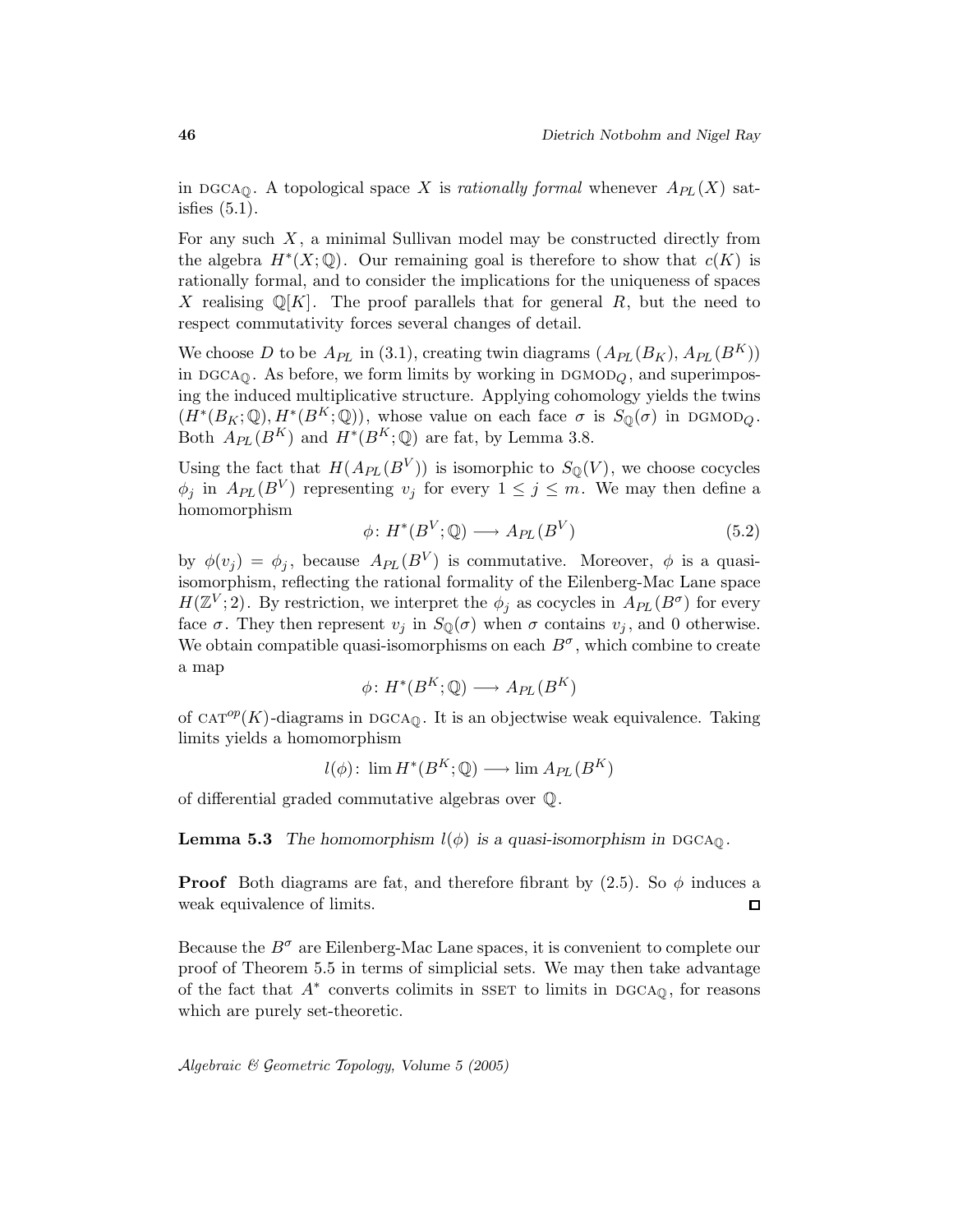We denote the realisation functor  $SSET \rightarrow TOP$  by  $|-|$ . Given an arbitrary simplicial set  $Y_{\bullet}$ , there is a quasi-isomorphism

$$
A_{PL}(|Y_{\bullet}|) = A^*(S_{\bullet}|Y_{\bullet}|) \xrightarrow{\sim} A^*(Y_{\bullet}), \tag{5.4}
$$

induced by the natural equivalence  $Y_{\bullet} \to S_{\bullet}|Y_{\bullet}|$ . For each face  $\sigma$  of K, we choose  $|H_{\bullet}(\mathbb{Z}^{\sigma};2)|$  as our model for  $B^{\sigma}$ ; it is well-pointed, by the cofibration induced by the inclusion of the trivial subgroup  $\{0\} \to \mathbb{Z}^{\sigma}$ . We write  $H_{\bullet}^{K}$  for the corresponding diagram of simplicial sets, which takes the value  $H_{\bullet}(\mathbb{Z}^{\sigma};2)$ on  $\sigma$ .

#### **Theorem 5.5** The space  $c(K)$  is rationally formal.

**Proof** Since realisation is left adjoint to  $S_{\bullet}$ , it commutes with colimits. So we may write

$$
c(K)=\operatornamewithlimits{colim}|H_\bullet^K|\cong|\operatornamewithlimits{colim} H_\bullet^K|,
$$

where the second colimit is taken in SSET. Applying  $(5.4)$  gives a zig-zag

$$
\lim_{\longrightarrow} A_{PL}(B^K) \xrightarrow{\sim} \lim_{\longrightarrow} A^*(H^K_{\bullet}) \xrightarrow{\cong} A^*(\text{colim } H^K_{\bullet}) \xleftarrow{\sim} A_{PL}(c(K)), \qquad (5.6)
$$

where the central isomorphism follows from the property of  $A^*$  described above. Combining (5.6) with Corollary 3.12 and Lemma 5.3 yields a zig-zag

$$
H^*(c(K); \mathbb{Q}) \xrightarrow{h} \lim H^*(B^K; \mathbb{Q}) \xrightarrow{l(\phi)} \lim A_{PL}(B^K) \xrightarrow{\sim} \cdots \xrightarrow{\sim} A_{PL}(c(K))
$$

of quasi-isomorphisms in  $DGCA<sub>0</sub>$ . The result follows from  $(5.1)$ .

Remark 5.7 By analogy with Remark 4.9, the proof of Theorem 5.5 extends to exponential diagrams  $X^K$  for which X is rationally formal; the Künneth isomorphism holds automatically, because we are working over Q. The product  $A_{PL}(X)^{\otimes V} \to A_{PL}(X^V)$  of the maps induced by projection is a quasiisomorphism, and is natural with respect to projection and inclusion of coordinates. So we may replace  $\phi$  in (5.2) by the corresponding zig-zag of quasiisomorphisms

$$
H^*(X^V;\mathbb{Q}) \stackrel{\cong}{\longrightarrow} H^*(X;\mathbb{Q})^{\otimes V} \stackrel{\sim}{\longrightarrow} \cdots \stackrel{\sim}{\longleftarrow} Ap_L(X)^{\otimes V} \stackrel{\sim}{\longrightarrow} Ap_L(X^V),
$$

and proceed with the remainder of the argument above.

Theorem 5.5 confirms that a minimal Sullivan model for  $c(K)$  may be constructed directly from  $\mathbb{Q}[K]$ . It consists of an acyclic fibration

$$
\eta \colon (S_{\mathbb{Q}}(W(K)), d) \longrightarrow H^*(c(K); \mathbb{Q}), \tag{5.8}
$$

Algebraic & Geometric Topology, Volume 5 (2005)

 $\Box$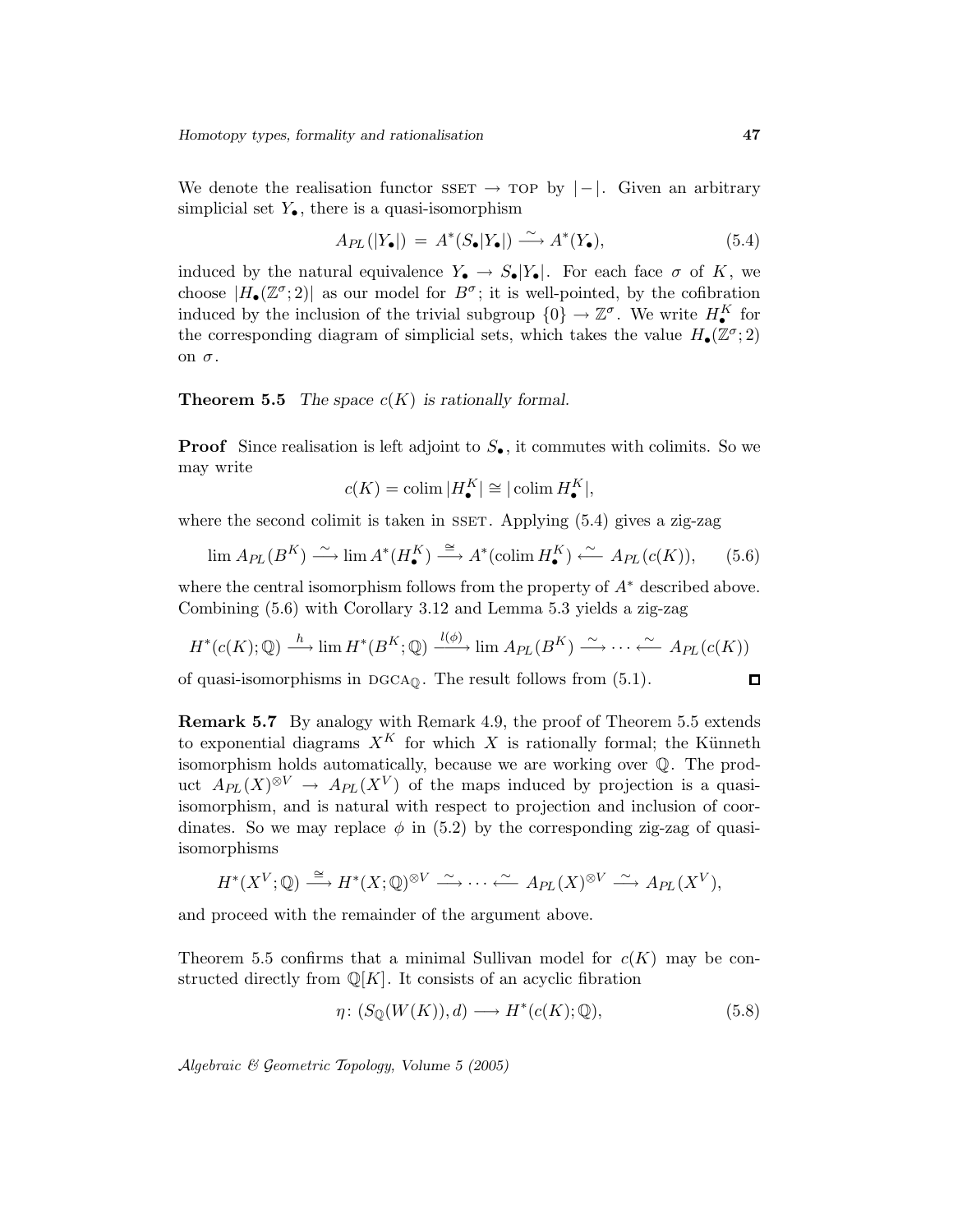where  $W(K)$  is an appropriately graded set of generators (necessarily exterior in odd dimensions), and provides a cofibrant replacement for  $H^*(c(K);\mathbb{Q})$  in  $\mathrm{DGCA}_\mathbb{O}$ . In general,  $W(K)$  is not easy to describe, although special cases such as Example 5.10 below are straightforward, and lead to our uniqueness result. The properties of  $W(K)$  are linked to those of the loop space  $\Omega c(K)$ , whose study was begun in [21]; we expect to return to this relationship in future.

The principal calculational tool of rational homotopy theory is the Sullivan-de Rham equivalence of homotopy categories, which asserts that Bousfield and Gugenheim's adjoint pair of derived functors

$$
\mathit{ho}\, \mathit{sset}_\mathbb{Q} \; \xrightarrow{\hspace{0.5cm}} \mathit{ho}\, \mathit{d} \mathit{cap}
$$

restrict to inverse equivalences between certain full subcategories [1]. These are given by nilpotent simplicial sets of finite type, and algebras which are equivalent to minimal algebras with finitely many generators in each dimension.

In particular, the equivalence identifies homotopy classes of maps  $[c(K)_0,c(L)_0]$ with homotopy classes of morphisms  $[S_{\mathbb{Q}}(W(L)), S_{\mathbb{Q}}(W(K))]$ . Since every object of  $DGCA<sub>Q</sub>$  is fibrant, it suffices to consider homotopy classes of the form  $[S_{\mathbb{Q}}(W(L)), H^*(c(K); \mathbb{Q})]$ ; of course  $S_{\mathbb{Q}}(W(L))$  cannot be substituted similarly, because  $H^*(c(L); \mathbb{Q})$  is not usually cofibrant. Nevertheless, the function

$$
[S_{\mathbb{Q}}(W(L)), H^*(c(K); \mathbb{Q})] \longrightarrow \text{GCA}_{\mathbb{Q}}(H^*(c(L); \mathbb{Q}), H^*(c(K); \mathbb{Q})) \tag{5.9}
$$

induced by taking cohomology is always surjective, and it would be of interest to understand its kernel.

**Example 5.10** Let  $(\lambda(k): 1 \leq k \leq t)$  be a sequence of disjoint subsets of V, where  $\lambda(k)$  has cardinality  $n(k)$ , and define L to be the subcomplex of  $\Delta(V)$ obtained by deleting all faces containing one or more of the  $\lambda(k)$ . We write  $\lambda := \bigcup_k \lambda(k)$ , and  $|\lambda| = n$ . Over any commutative ring R, the Stanley-Reisner algebra  $R[L]$  is given by quotienting out the regular sequence  $v_{\lambda(1)}, \ldots v_{\lambda(t)}$ from  $S_R(V)$ .

Over  $\mathbb{Q}$ , the generating set  $W(L)$  of (5.8) consists of V in dimension 2, and elements  $w(k)$  in dimension  $2n(k) - 1$ , for  $1 \leq k \leq t$ ; the differential is given by  $dv_j = 0$  for all j, and  $dw(k) = v_{\lambda(k)}$ . The fibration  $\eta$  identifies the vertices V in dimension 2, and annihilates every  $w(k)$ .

Since the elements  $w(k)$  are odd dimensional, every DGCA<sub>Q</sub>-morphism

$$
S_{\mathbb{Q}}(W(L)) \to H^*(c(K); \mathbb{Q})
$$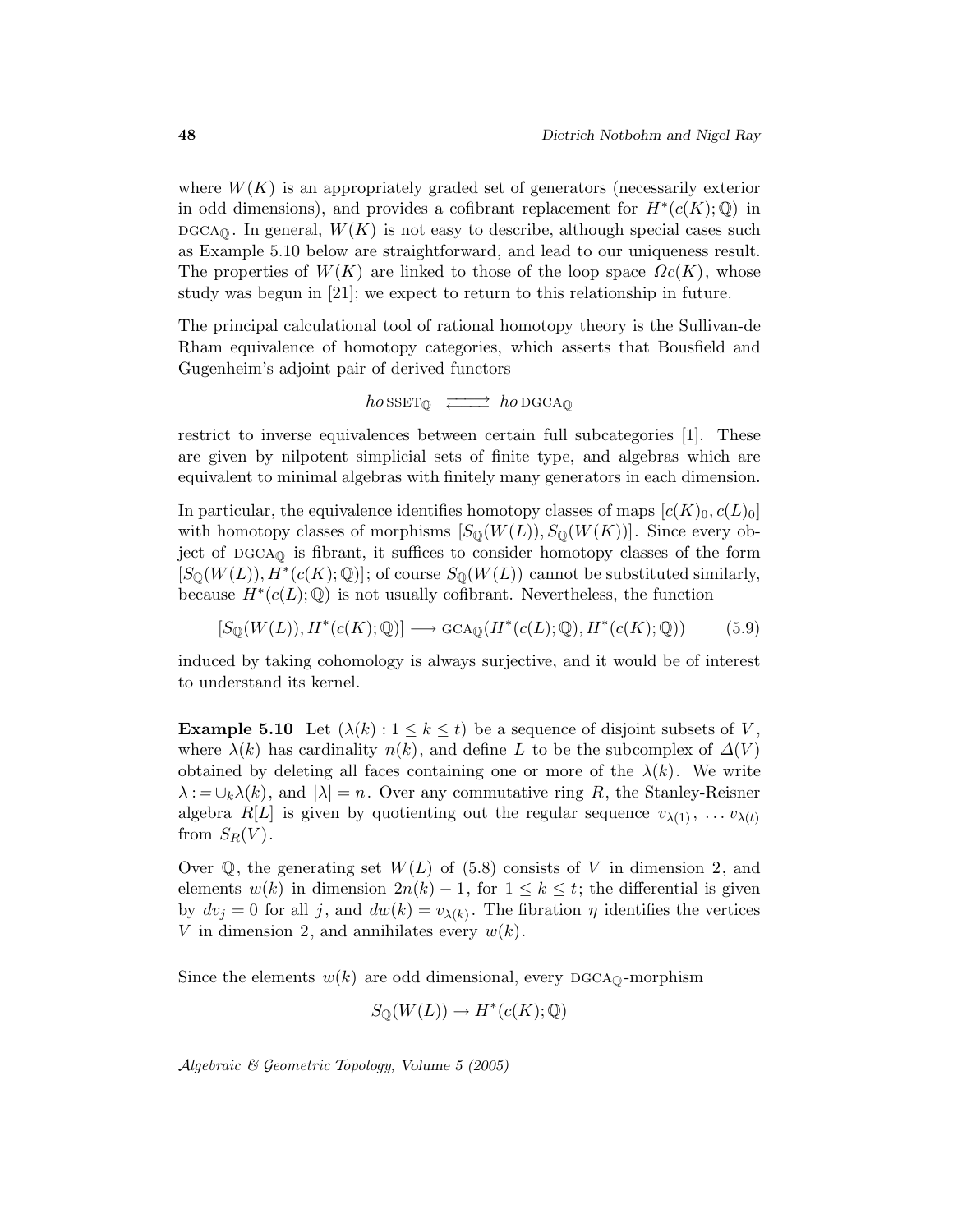is determined by its effect on  $V$ , and the function  $(5.9)$  is bijective. It follows that  $\text{Aut}_{ho}(c(L_0))$  (as defined in Section 1) is isomorphic to the group of algebra automorphisms  $Aut(\mathbb{Q}[L])$ , and is therefore a subgroup of  $GL(m, \mathbb{Q})$ . It contains all matrices of the form  $\left(\begin{array}{c} M & 0 \\ N & \Sigma \end{array}\right)$ , where  $M \in GL(m-n, \mathbb{Q})$  acts on  $\mathbb{Q}^{V \setminus \lambda}$ , and  $\Sigma$  permutes the elements of  $\lambda$ . The permutations act on the elements of each individual  $\lambda(k)$ , and interchange those  $\lambda(k)$  which are of common cardinality. We conjecture that every automorphism of  $\mathbb{Q}[L]$  may be represented by such a matrix.

It is convenient to refer to L as a *complete intersection complex* whenever  $\mathbb{Q}[L]$ is a complete intersection ring. A straightforward application of [3, Theorem 2.3.3] shows that this occurs if and only if L takes the form of Example 5.10.

Our final result concerns uniqueness, and is a consequence of the fact that complete interseection complexes are a special case of Sullivan's examples [24, page 317]. Following Sullivan, it may be summarised by the statement that  $c(L)$  and  $\mathbb{Q}[L]$  are *intrinsically formal* for any such L.

**Proposition 5.11** Let  $X$  be a nilpotent CW-complex of finite type, which realises a complete intersection ring  $\mathbb{Q}[L]$ ; then the rationalisations of X and  $c(L)$  are homotopy equivalent.

**Proof** We write the generators of the cohomology algebra  $H^*(X; \mathbb{Q})$  as  $v'_j$ , where  $1 \leq j \leq m$ , and choose representing cocycles  $\phi_j$  in  $A_{PL}(X)$ . Each monomial  $v'_M$  is therefore represented by the corresponding product  $\phi_M$ . It follows that  $\phi_{\lambda(k)}$  is a coboundary, and there exist elements  $\theta(k)$  such that  $d\theta(k) = \phi_{\lambda(k)}$  in  $A_{PL}(X)$  for all  $1 \leq k \leq t$ .

We define a DGCA<sub>Q</sub>-morphism  $\eta \colon S_{\mathbb{Q}}(W(L)) \to A_{PL}(X)$  by setting  $\eta(v_j) := \phi_j$ and  $\eta(w(k)) := \theta(k)$ , for  $1 \leq j \leq m$  and  $1 \leq k \leq t$  resepectively. So  $\eta$  is a weak equivalence, and is a minimal model for X. Hence X and  $c(L)$  have isomorphic minimal models, and the result follows.  $\Box$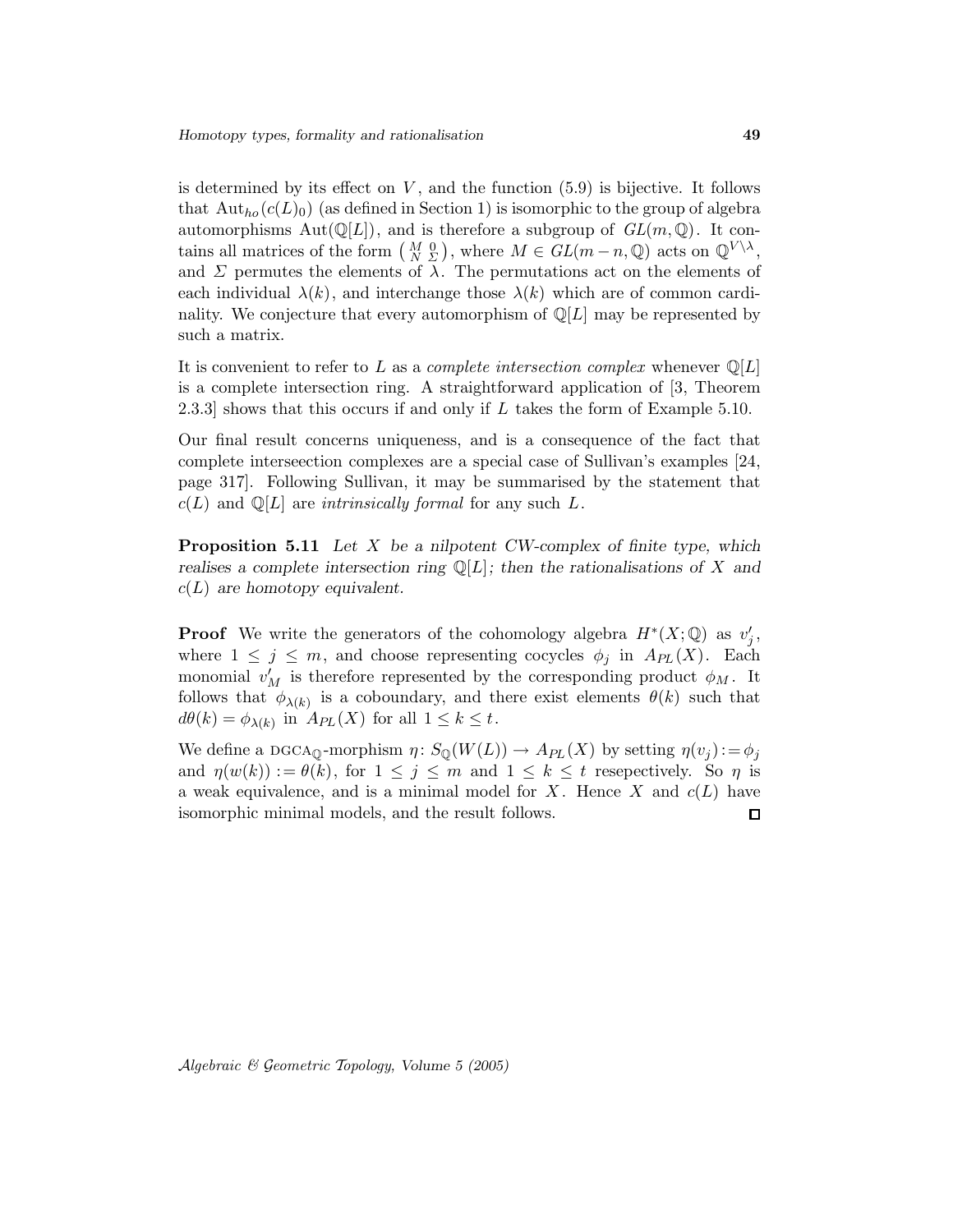# References

- [1] A K Bousfield, Victor K A M Gugenheim, On PL De Rham theory and rational homotopy type, Mem. Amer. Math. Soc. 8 (1976) no. 179
- [2] A K Bousfield, Daniel M Kan, Homotopy Limits, Completions and Localizations, Lecture Notes in Mathematics 304, Springer–Verlag (1972)
- [3] Winfried Bruns, Hans Jørgen Herzog, Cohen-Macaulay rings, second edition, Cambridge Studies in Advanced Mathematics 39, Cambridge University Press (1998)
- [4] Victor M Buchstaber, Taras E Panov, Torus Actions and Their Applications in Topology and Combinatorics, University Lecture Series 24, Amer. Math. Soc. (2002)
- [5] Henri Cartan, Samuel Eilenberg, *Homological Algebra*, Princeton University Press (1956)
- [6] Wojciech Chachólski, Jérôme Scherer, Homotopy theory of diagrams, Mem. Amer. Math. Soc. 155, (2002) no. 736
- [7] Michael W Davis, Tadeusz Januszkiewicz, Convex Polytopes, Coxeter Orbifolds and Torus Actions, Duke Math. J. 62 (1991) 417–451
- [8] William G Dwyer, Classifying Spaces and Homology Decompositions, from: "Homotopy Theoretic Methods in Group Cohomology", Advanced Courses in Mathematics CRM Barcelona, Birkhäuser (2001) 1–53
- [9] William G Dwyer, J Spaliński, Homotopy Theories and Model Categories, from: "Handbook of Algebraic Topology", (Ioan M James, editor), Elsevier (1995) 73–126
- [10] Yves Félix, Stephen Halperin, Jean-Claude Thomas, Rational Homotopy Theory, Graduate Texts in Mathematics 205, Springer–Verlag (2001)
- [11] Matthias Franz, On the integral cohomology of smooth toric varieties (2003), arXiv:math.AT/0308253
- [12] Peter Gabriel, Michel Zisman, Calculus of Fractions and Homotopy Theory, Ergebnisse series 35, Springer–Verlag (1967)
- [13] James A Green, Axiomatic representation theory for finite groups, J. Pure Appl. Algebra 1 (1971) 41–77
- [14] Jens Hollender, Rainer M Vogt, Modules of topological spaces, applications to homotopy limits and  $E_{\infty}$  structures, Arch. Math. 59 (1992) 115–129
- [15] Mark Hovey, Model Categories, Mathematical Surveys and Monographs 63, Amer. Math. Soc. (1999)
- [16] Stefan Jackowski, James McClure, Homotopy decompositions of classifying spaces via elementary abelian subgroups, Topology 31 (1992) 113–132
- [17] Saunders MacLane, Categories for the Working Mathematician, Graduate Texts in Mathematics 5, Springer–Verlag (1971)